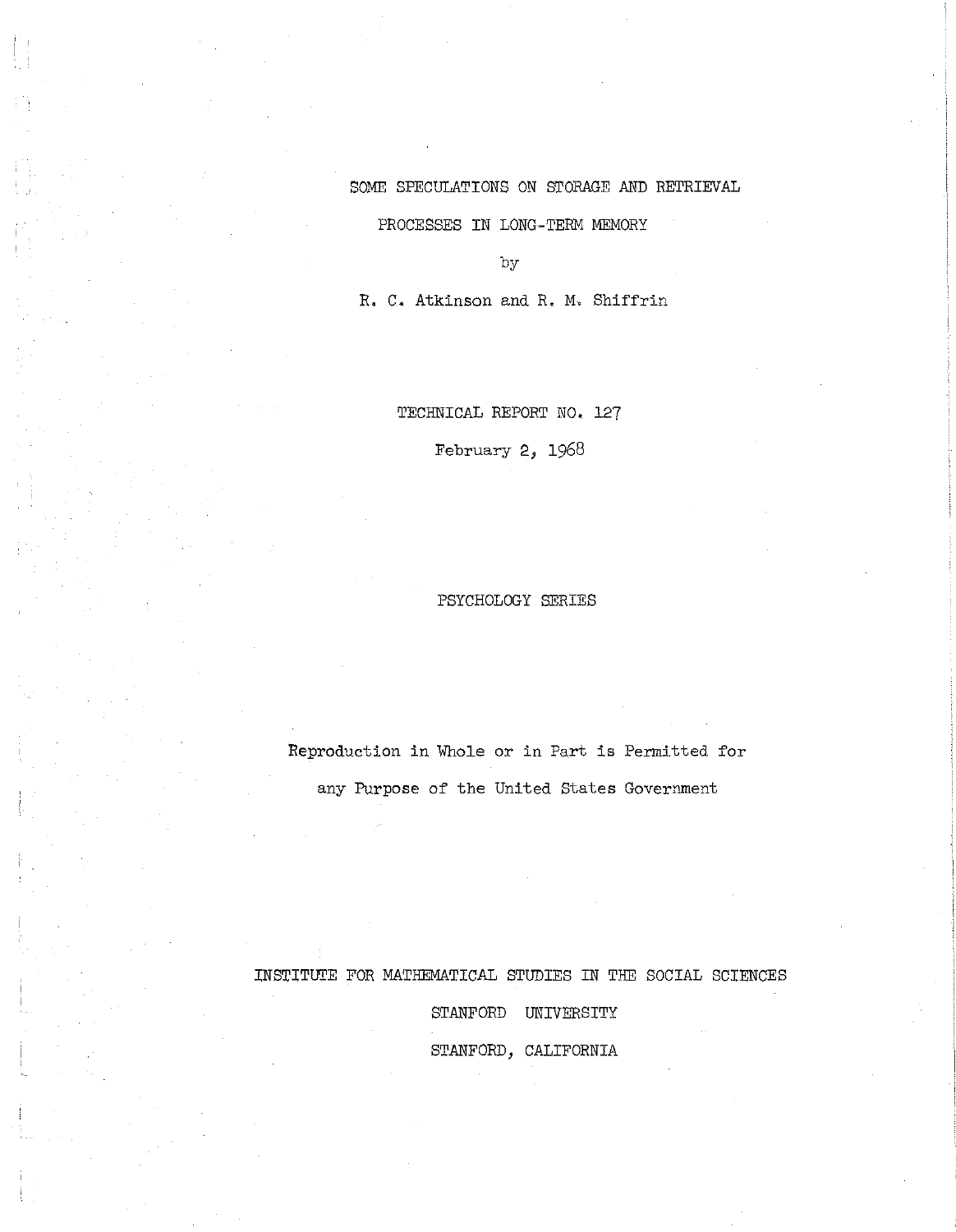Some Speculations on Storage and Retrieval Processes in Long-Term Memory

R. C. Atkinson and R. M. Shiffrin

Stanford University Stanford, California 94305

#### ABSTRACT

A brief outline of the memory system is followed by somewhat speculative proposals for storage and retrieval processes, with particular care being given to .distinguishing structural components from control processes set up and directed by the subject. The memory trace is conceived of as an ensemble of information, possibly stored in many places. For a given set of incoming information, the questions dealt with are whether to store, how to store, and where to store; the last question in particular deals with storage along various dimensions. Retrieval consists of a search along storage dimensions utilizing available cues to limit the search area and provide appropriate entry points. Both storage and retrieval are considered to take place in two steps, one consisting of a highly directed process under control of the subject and the other consisting of a pseudo-random.component.

Paper presented at a conference on "Research on Human Decision Making" sponsored by the NASA-Ames Research Center at Moffett Field, California, 31 January - 2 February, 1968.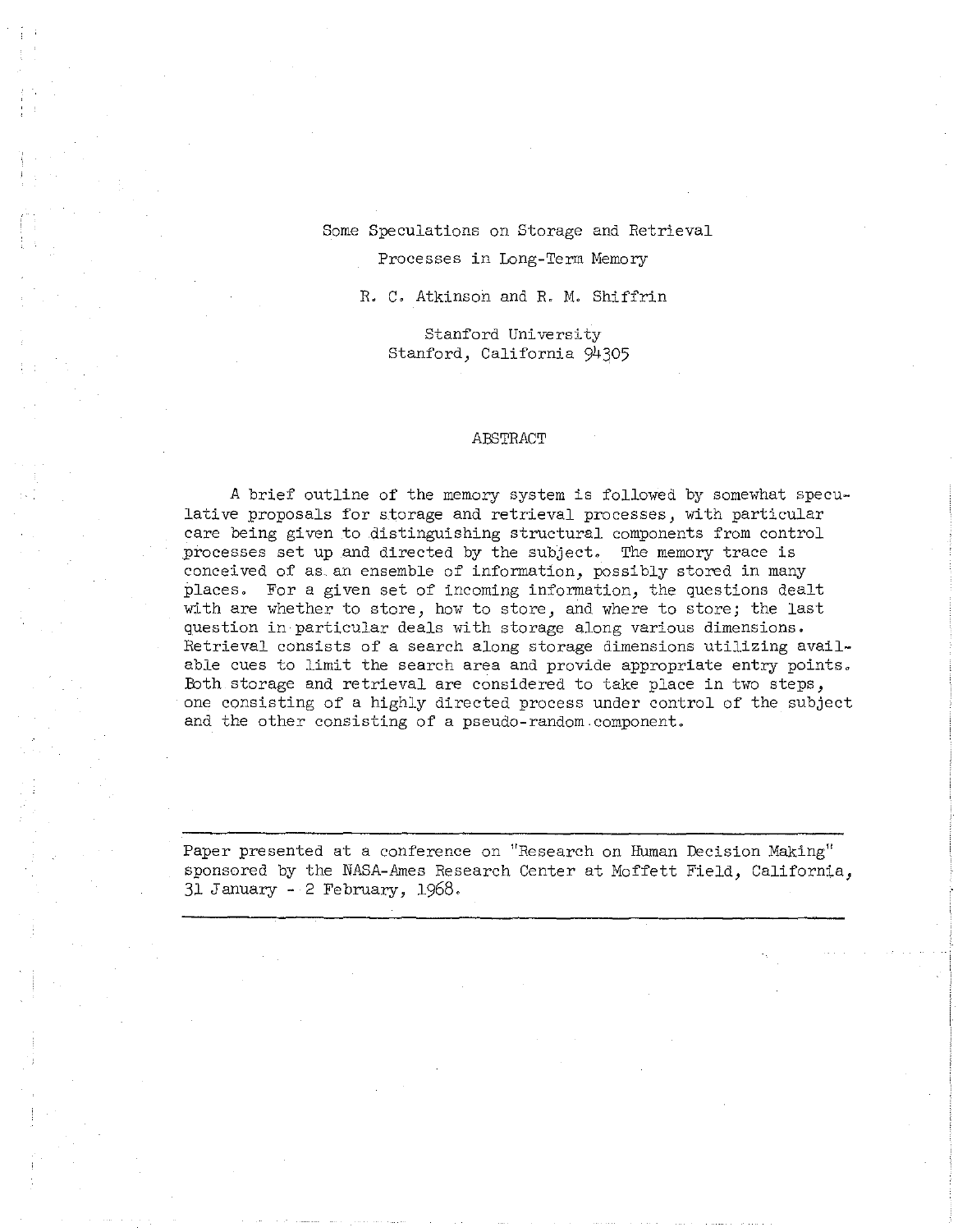This paper will take a fairly speculative look at the structure of long-term memory, at the storage and retrieval processes by which information is placed in and recovered from long-term memory, at the joint operation of the short- and long-term stores, and at the control processes governing these various mechanisms. While the discussion will be primarily theoretical with no attempt made to document our assumptions by recourse to the experimental literature, some selected experiments will be brought in as examples. We will begin by outlining the overall conception of the memory system, a conception which emphasizes the importance of control processes. Long-term storage and retrieval will then be discussed in terms of the basic assumption that stored information is not destroyed or erased over time. This assumption may of course be relaxed, but we employ it to demonstrate that forgetting phenomena can be satisfactorily explained by postulating that decrements in performance occur as a result of a decreasingly effective search of long-term memory.

The primary distinction in the overall system is between structural features of memory and control processes (Atkinson and Shiffrin, 1967). Structural features are permanent and include the physical structure and built-in processes that may not be varied. Examples are the various memory stores. Control processes, on the other hand, are selected, constructed, and modified at the option of the subject. The use of a particular control process at some time will depend upon such factors as the nature of the task, the instructions, and the subject's own history. Examples are coding techniques, rehearsal mechanisms, and certain kinds of search processes.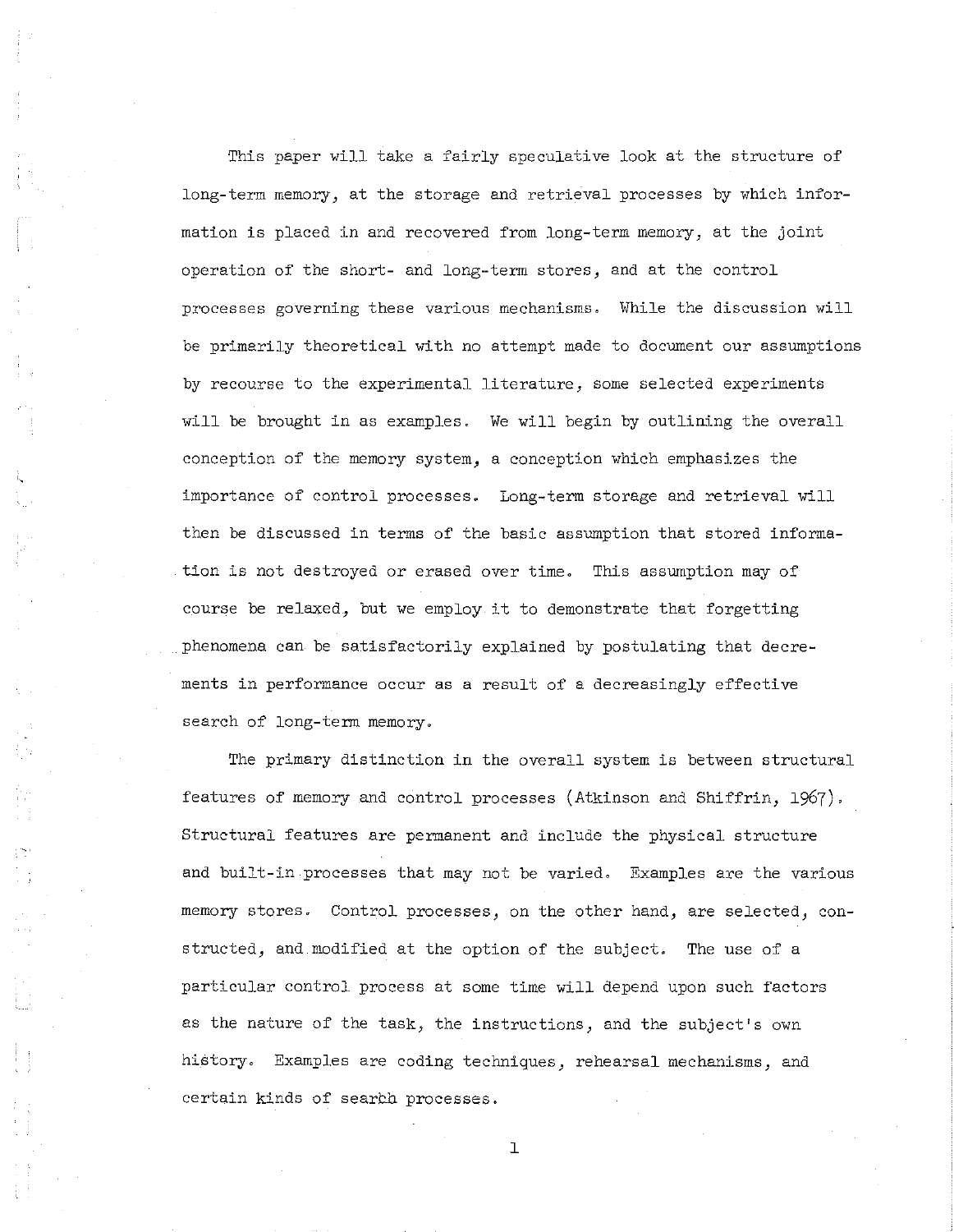The main structural components of the system are the three major memory stores; the sensory register, the short-term store, and the longterm store. Each of these stores may be further subdivided on the basis of the sensory modality of the stored information; such evidence as is available indicates that memory processes may differ somewhat depending on the sense modality involved (Posner, 1966). The sensory register accepts incoming information and holds it fairly accurately for a very brief period of time; a good example is the brief visual image investigated by Sperling (1960) and others, which decays in several hundred milliseconds. The short-term store (STS) is the subject's working memory in that the various control processes are based in it and directed from it. Information is selectively entered into .STS from both the . the sensory register and the long-term store (LTS) and will decay from this store in about 30 seconds, except for control processes (such as rehearsal) which permit the subject to maintain the information in STS as .long as desired. The long-term store is a permanent repository for information, information which is transferred from STS.

#### PROCESSES IN IDNG-TERM MEMORY

The remainder of this paper will deal primarily with LTS, and also with STS in its capacity for handling LTS storage and retrieval. It would now be appropriate to outline our theory of long-term memory and define the most important terms that will be used. Long-term memory processes are first divided into storage and retrieval processes. These two processes are similar in many ways, one mirroring the other. Storage consists of three primary mechanisms: transfer, placement and image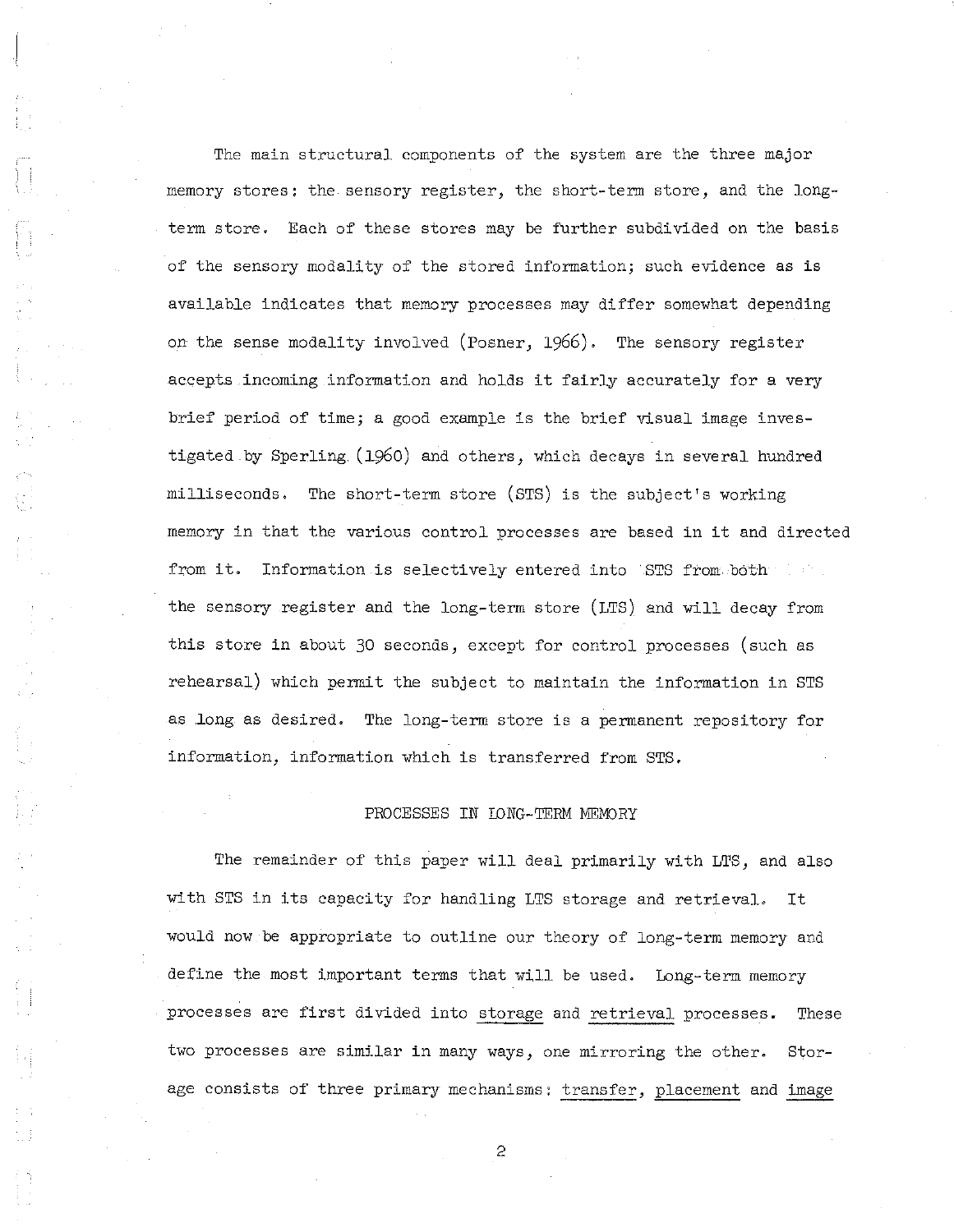production. The transfer mechanism is based in the short-term store and includes those control processes and mechanisms by which the subject decides what to store, when to store, and how to store information in LTS. The placement mechanism determines where the ensemble of information under consideration will be stored in LTS. It in turn will consist of directed and random components. Having decided finally where to store the ensemble of information, the image production process determines what parts of that ensemble will be permanently stored in that location of LTS. In general, not all the information desired is stored, and conversely, some unwanted information may be stored. The final ensemble of information permanently stored in LTS is called the image. This image is assumed to remain intact over time and during storage of other information. Retrieval, like storage, consists of three primary mechanisms: search, recovery, and response generation. Search is the process by which an image is located in memory, and like placement, consists of directed and random components. Recovery is the process by which some or all of the information in a stored image is recovered and made available to the short-term store, and response generation consists of the processes by which the subject translates recovered information into a specific response. We shall now turn to a detailed consideration of each of the processes outlined above.

### Storage: Transfer

Transfer refers to the mechanisms by which information that has entered STS is manipulated there prior to placement in the long-term store. These mechanisms include a number of control-processes having to do with deciding what information to attempt to store, when to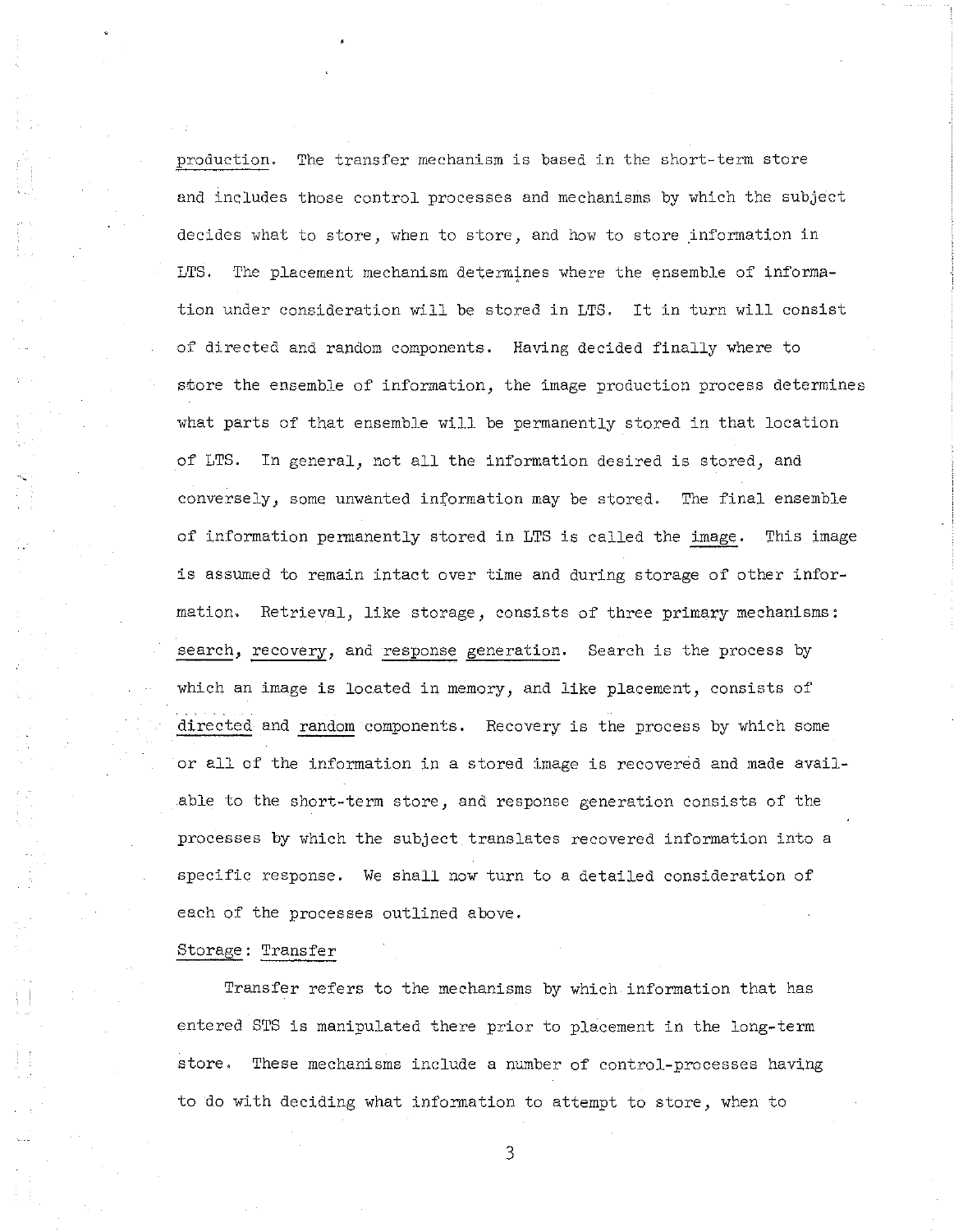attempt the storage operations, and what form of coding or other storage procedure should be employed. Before describing these control processes further, it should be pointed out that transfer involves at least one unvarying structural characteristic: whenever any information resides in the short-term store, some transfer of this information can take place to long-term store. The strongest evidence for this comes from studies of incidental learning (Saltzman and Atkinson, 1954), and from experiments first carried out by Hebb (1961) and Melton (1963). In these latter experiments subjects are given a series of digit spans to perform: for each span the subject is required to repeat back in order a short sequence of digits just presented. Unknown to the subject, a particular sequence is repeated at spaced intervals. Performance on the repeated sequence improves over trials, indicating that information about that sequence is being stored in LTS, even though the nature of the task is such that the subject does not attempt to store information about the individual spans in LTS. This assumption, of course, implies that images are being stored not only during "study" periods, but whenever information is input to the short-term store: during test, during rest periods, during day dreaming, and so forth. (Most laboratory experiments are designed to insure that essentially all storage takes place during study periods, but this is not always the case.)

In many situations, especially the typical experimental paradigms, a large amount of information is being input sequentially to the shortterm store. In such a situation, the short-term store will act as a time-sharing system and the subject will select some subset of the presented information for special processing in STS such as rehearsal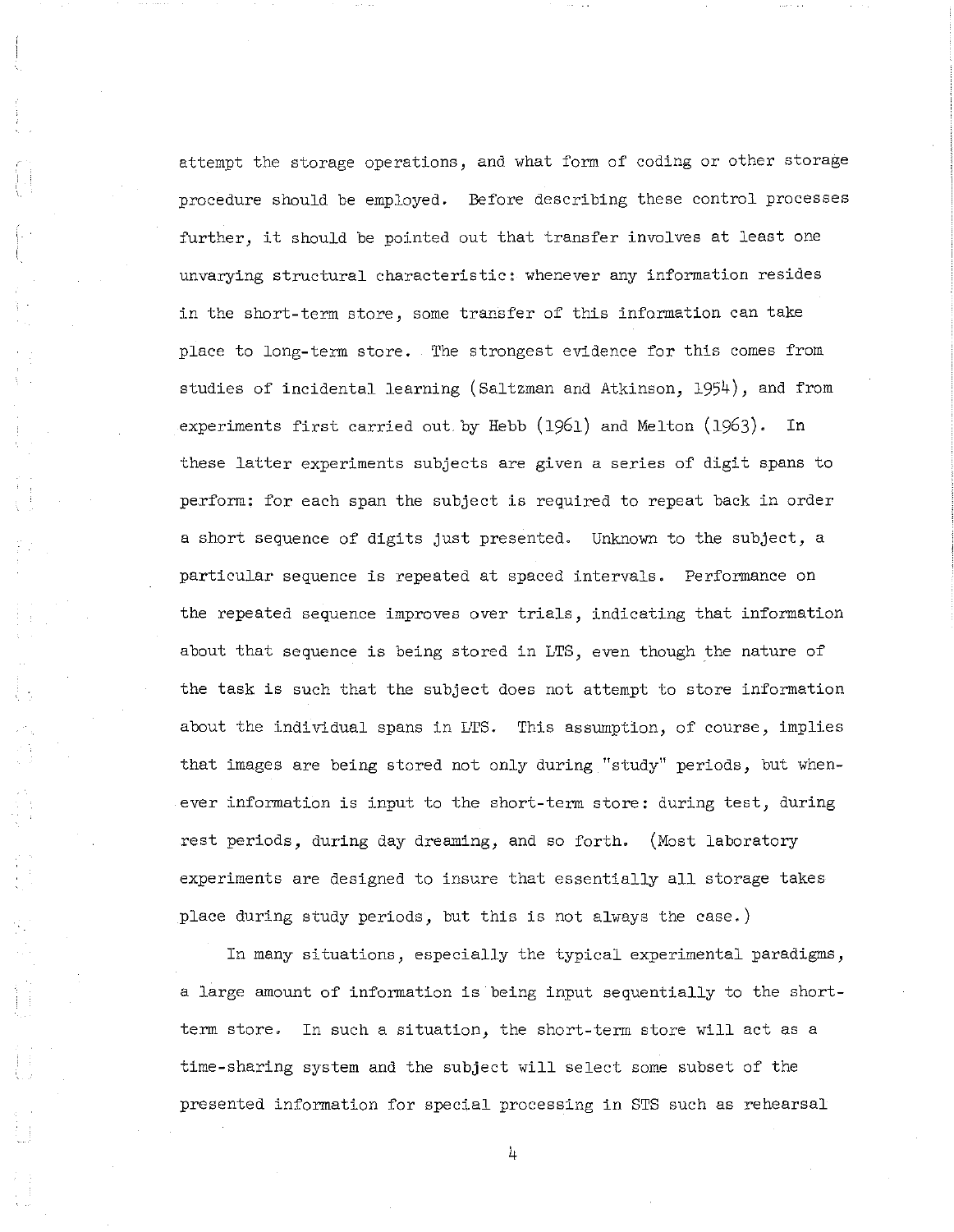or coding. The information not given special attention will decay and be lost from STS fairly quickly; LTS storage of this information will therefore be weak and undirected. If information is maintained in STS via simple rehearsal, but no special storage procedure such as coding is used, then the LTS image will be stronger than in the absence of rehearsal, but its placement will be quite undirected and thus the item will be difficult to retrieve at test (see Atkinson and Shiffrin, 1967). The selection of particular items for active attempts at storage will depend upon a number of factors. Items already felt to be retrievable from LTS will be dropped from active consideration; time would be better spent storing new, unknown information. There are many storage strategies the subject can adopt which result in the selection of particular items for processing: for example, in a paired-associate experiment with all responses being either X or X, the subject might decide to store only the associates with the response X and to guess Y as a response to any unknown stimulus at test. Differential payoffs can also induce selection: items with higher payoffs being selected for storage. This phenomenon is illustrated in studies of reward magnitudes (Hurley, 1965). If two separate lists contain items with different payoffs, performance does not differ between the lists. If items within <sup>a</sup> list have different payoffs, however, the items worth more are preferentially selected and performance is better for them. Finally, in experiments'where no great demand is made on the short-term system, all items can be given special storage procedures even if there is no need to do so.

What to 'transfer is dependent not only on the items presented for study, but also upon varying strategies the subject may adopt. Thus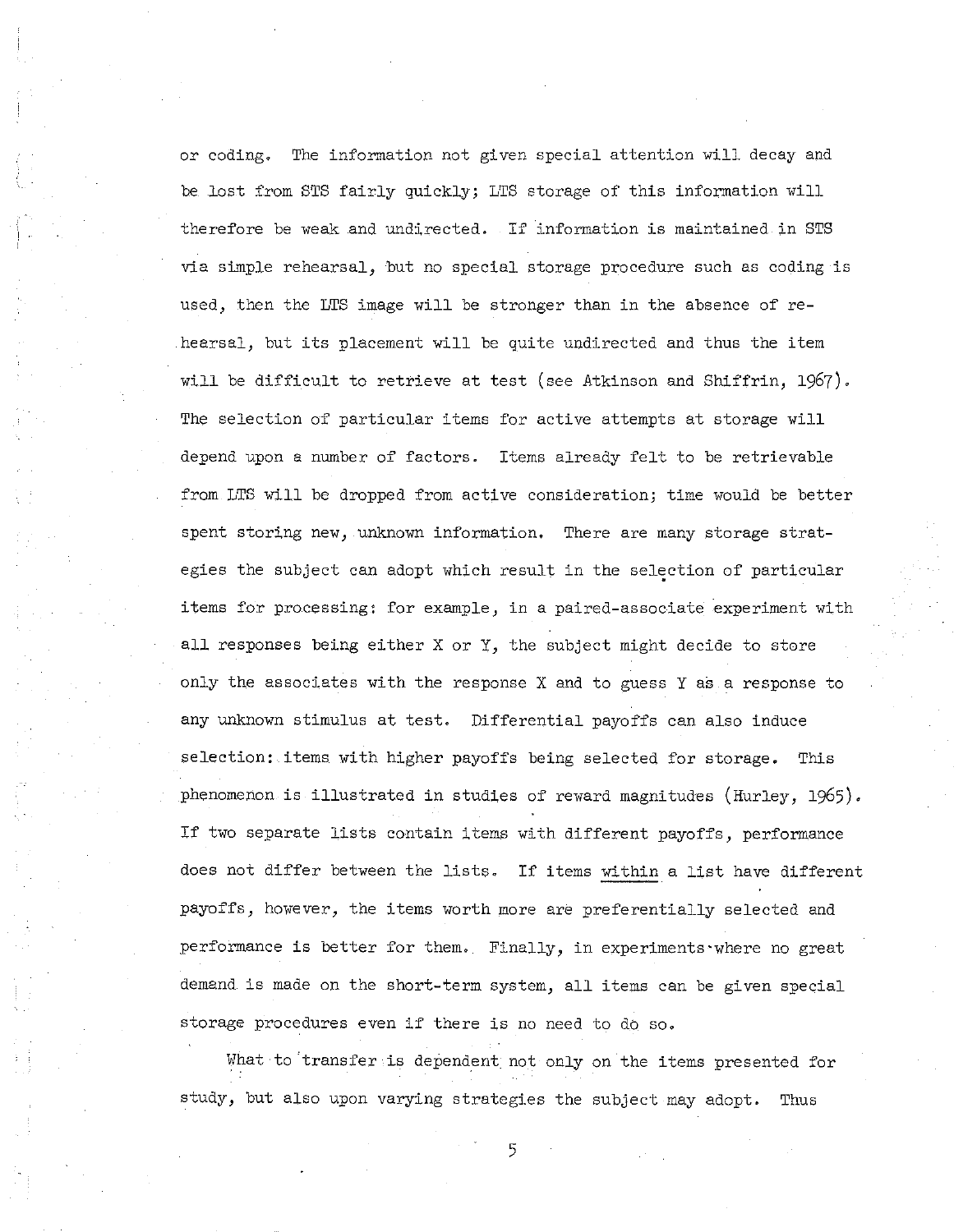the subject may attempt to cluster several items currently in STS and store them together. This obviously occurs in serial learning tasks, and often in free-verbal recall. Sometimes all the information in the presented item is not necessary for correct responding; in these cases the subject may decide to store only the relevant characteristics of the input. Most often the subject will select relevant characteristics of the input and then add to this information other information from LTS. In coding a paired associate for example, the subject may recover a mediator from LTS and then attempt to store the paired-associate plus mediator. Note that the ensemble of information that the subject  $\alpha$ attempts to store and the ensemble that is actually placed in LTS are by no means identical; the latter may contain a large amount of information that the subject would regard as "incidental" or useless.

How to store the selected information refers largely to the control process adopted. In most cases a consistent strategy will be adopted and used throughout an experiment. These strategies include rehearsal, mnemonics, imagery, and other forms of coding. The level of performance will be greatly affected by the strategy used, the reasons for this becoming evident later in the paper.

## Storage: Placement

Placement and search are two processes that have received little systematic consideration in the memory literature but are nevertheless extremely important. Placement refers to where in LTS storage of a particular information ensemble is attempted. By "where" we do not refer to a physical location in the cortex, but to a position in the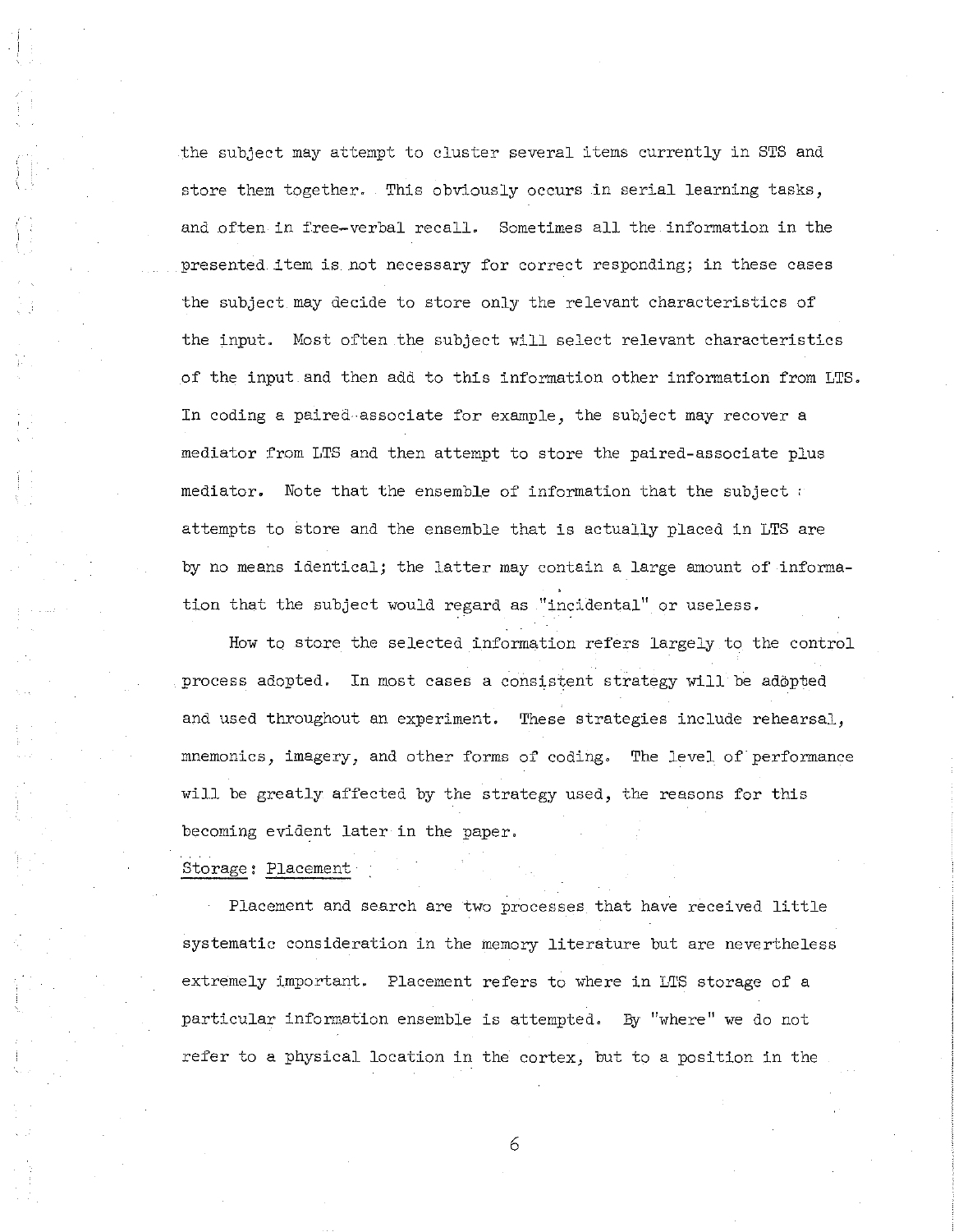organization of memory along various informational dimensions.\* These dimensions include sensory characteristics of the input (e.g., visual, auditory, or tactile storage), meaningful categorizations such as noun vs verb, or animal vs vegetable, and other characteristics such as the syntactic and temporal aspects of an item. These and other dimensions of storage will be elaborated further in the succeeding discussion.

There are two components to the placement mechanism; these will be called directed and random. Directed refers to that component of the placement mechanism which is specified by the control processes the subject is using, the information ensemble being stored, and the subject's past history of placement. Given these same conditions at a later time, the directed component will direct placement to the same LTS location. Furthermore, the search process during retrieval can follow the directed component to the same area of LTS. The second component of placement is random; it will occur as <sup>a</sup> result of local factors which change from one moment to the next and can be regarded as essentially random in nature. Thus at certain branches in the placement processes a succeeding storage attempt might select at random a different memory dimension and mUltiple stored images of the same information

\* Anatomical evidence such as the Rubel and Wiesel (1962) explorations of information abstraction in the visual cortex of the cat, or the work of Penfield and Roberts (1959), or the older work on motor areas of the cortex, suggests that there may be a topographic placement mechanism. If one is trying to use a visual image to store a noun-noun pair (rather than, say, an auditory-verbal code) it would not be surprising if storage took place roughly in the area of the visual cortex. However, the form of the correspondence of the subject's informational organization of LTS with the physical structure of the nervous system is tangential to the discussion of this paper.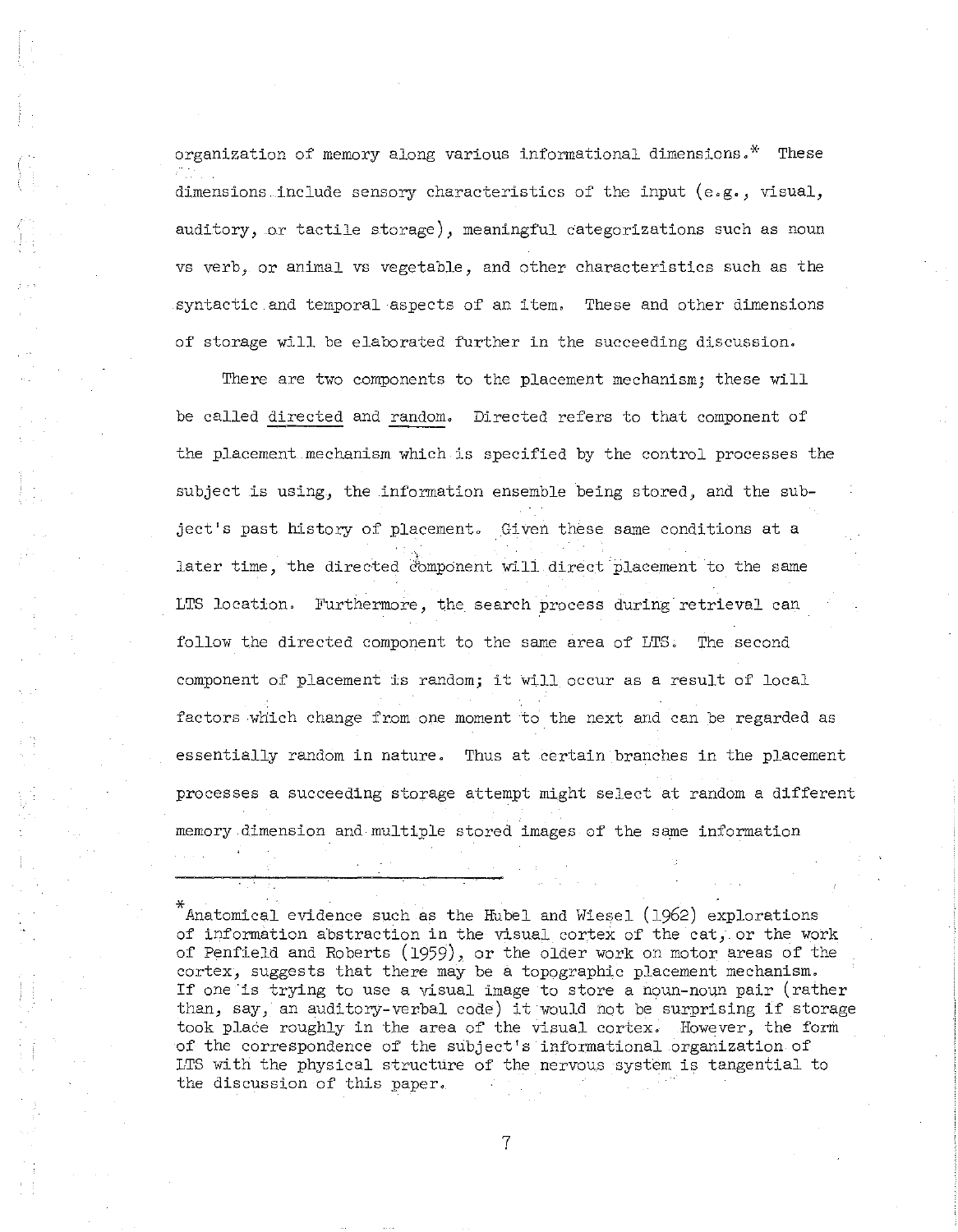ensemble could result. Furthermore, during retrieval each of the random branches of placement would have to be explored via search in order to locate the stored image.

Note that the directed-random distinction is not the same as the structure-control process distinction; although random placement is not under the control of the subject, part of directed placement is also not under the subject's conscious direction. The directed component has three major determinants that will be considered in turn. The first is the kind of information in the item presented for study (and also in the ensemble selected for storage). Thus presentation in a free-recall task of <sup>a</sup> card with LION printed on it in black capital letters might lead to placement in locations determined by any or all of the dimensions: black, capitals, letters, words, animals, printed words, and so forth. In this free-recall example, as in other situations, certain storage locations will be more effective than others; storage in an "animal" location is not effective if at test the subject does not recall that he stored any words in the "animal" region. On the other hand, if the task was one of categorized free recall, in which there were <sup>a</sup> number of animals in the list to be recalled, then placement in an "animal" dimension might be very effective, especially since the first animal word recovered is likely to cause the subject to search in the "animal" region.

The second directed.placement determinant is that induced by strategies the subject may select. If the strategy involves the formation of a natural language mediator for a paired·associate, then the informational content and origin of the mediator may indicate placement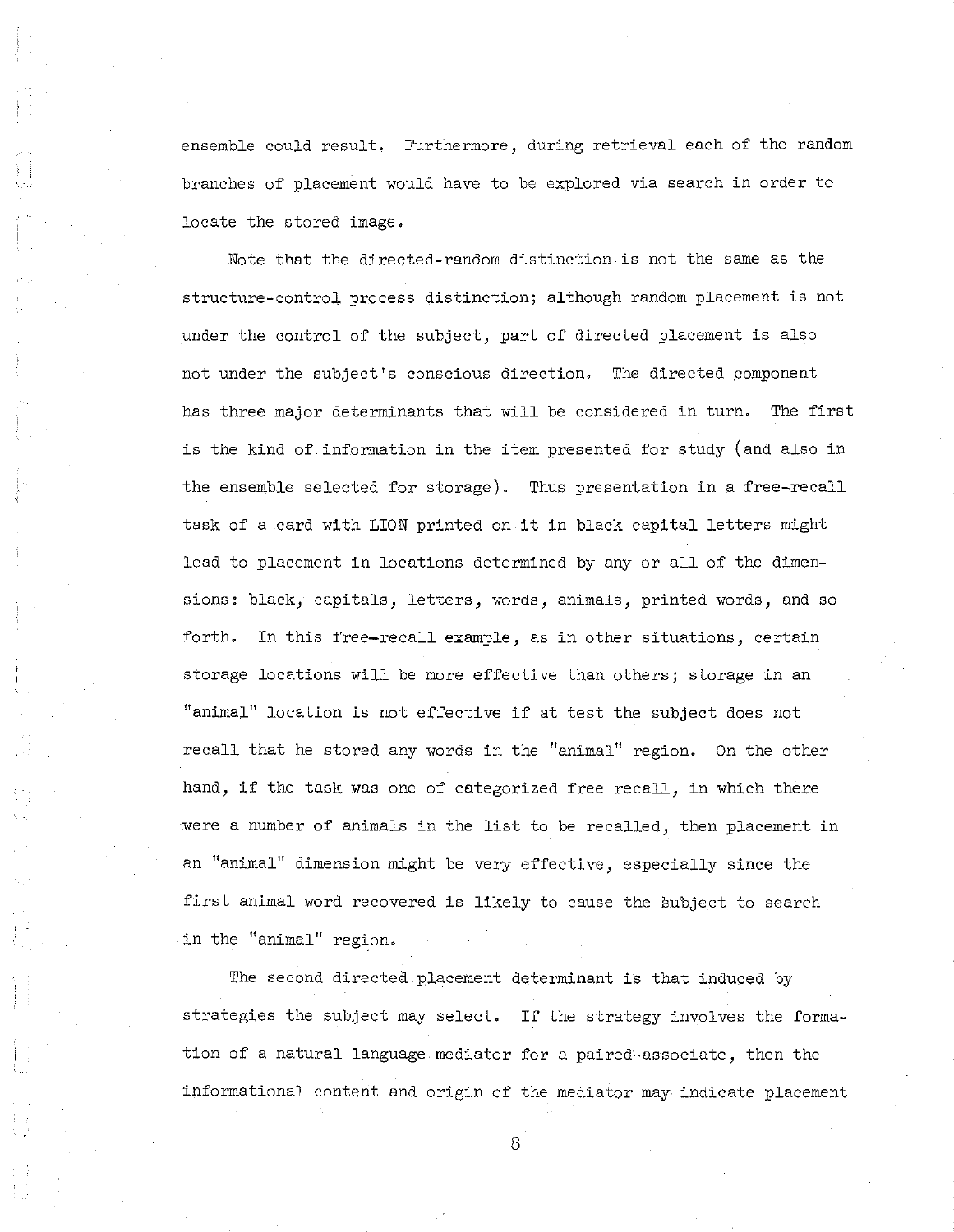dimensions for storage of the pair plus mediator, perhaps in the "natural' language" area. On the other hand, the formation of a visual image for. coding purposes might lead to placement in the "visual area." If <sup>a</sup> cohesive strategy is used which encompasses many items, (for example, the placing of coded paired associates in the successive rooms of an imaginary house), then the placement of different items might be directed roughly to the same location.

The. third placement determinant is that induced by the subject's pre-existing. organizational structure and history of placement of similar information in the past. This kind of placement may often occur not under conscious control of the subject, but may nevertheless be consistent over trials. These three determinants of directed placement are necessary in order that the subject may be able to "retrace" his path and find a stored image during retrieval and search.

Either at the will of the subject or not, placement of an information ensemble may occur in more than one location in LTS. For example, the subject may encode an associate in two different ways and then store both resulting codes in each of the two locations defined by the codes. MUltiple Placement of this kind is said to result in multiple images or multiple copies in LTS. The extent to which multiple placement occurs in the usual experimental tasks is open to question. In some tasks, such as those in which the one-element mbdel has been applied successfully (Bower, 1961), it would appear that <sup>a</sup> single copy assumption best fits the data. Even in these cases, however, the multiple copy models may be applied if the very first copy stored is always capable of allowing a correct response: in this case the effects of multiple storage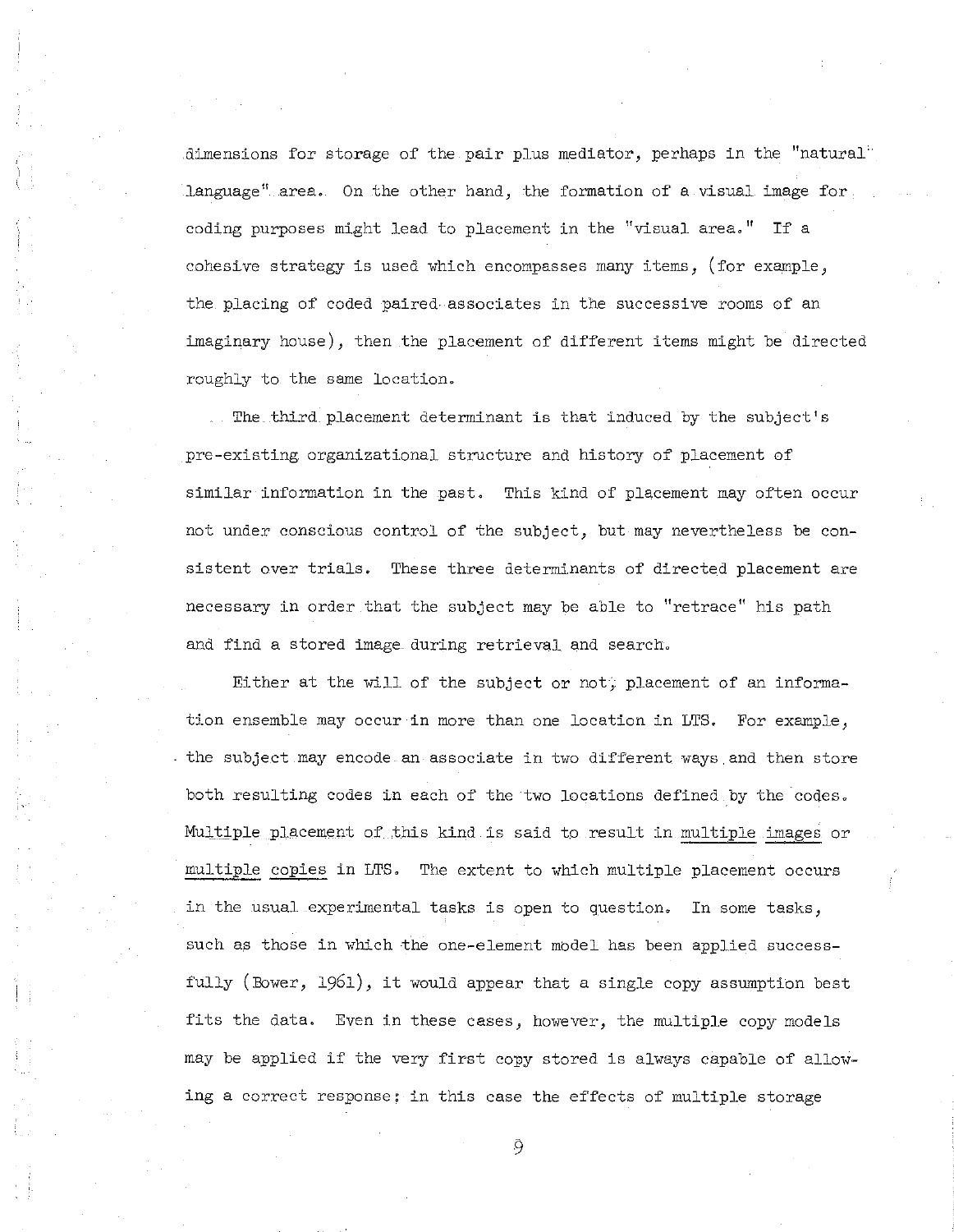are not observable if only correct and incorrect response data are recorded.\*

It is too much to ask of <sup>a</sup> memory system that placement be entirely directed. This would be akin to a library with a complete and accurate filing system, but there are a number of reasons why such a high accuracy system would be unfeasible for the type of memory system outlined here. These reasons include the drastic consequences of small failures in such a system, and considerations of access times. Furthermore, we are assuming that placement and search are parallel processes and there is evidence that search processes at times operate more or less randomly (see Atkinson and Shiffrin, 1965). Consequently we assume that there is a considerable component of placement which is also essentially random.. That is, if placement were completely directed, there would be no reason for search to be random to any degree. (We shall consider random search. processes later.) Sometimes part of the directed storage may be unavailable during retrieval; that portion of the placement is then essentially random since the subject must initiate a random search to find the right storage location.

### Storage.: Image Production

An ensemble of information having been placed at some location for storage, the image production process determines what portion of this

<sup>\*</sup> A number of interhemispheric animal studies (Sperry, 1961) have indicated that at least two copies are normally made, one in each hemisphere, but this may not involve placement. Rather, it seems that once an image has been produced, the corpus callosum is involved in an after-the-fact transfer of the image to the other hemisphere.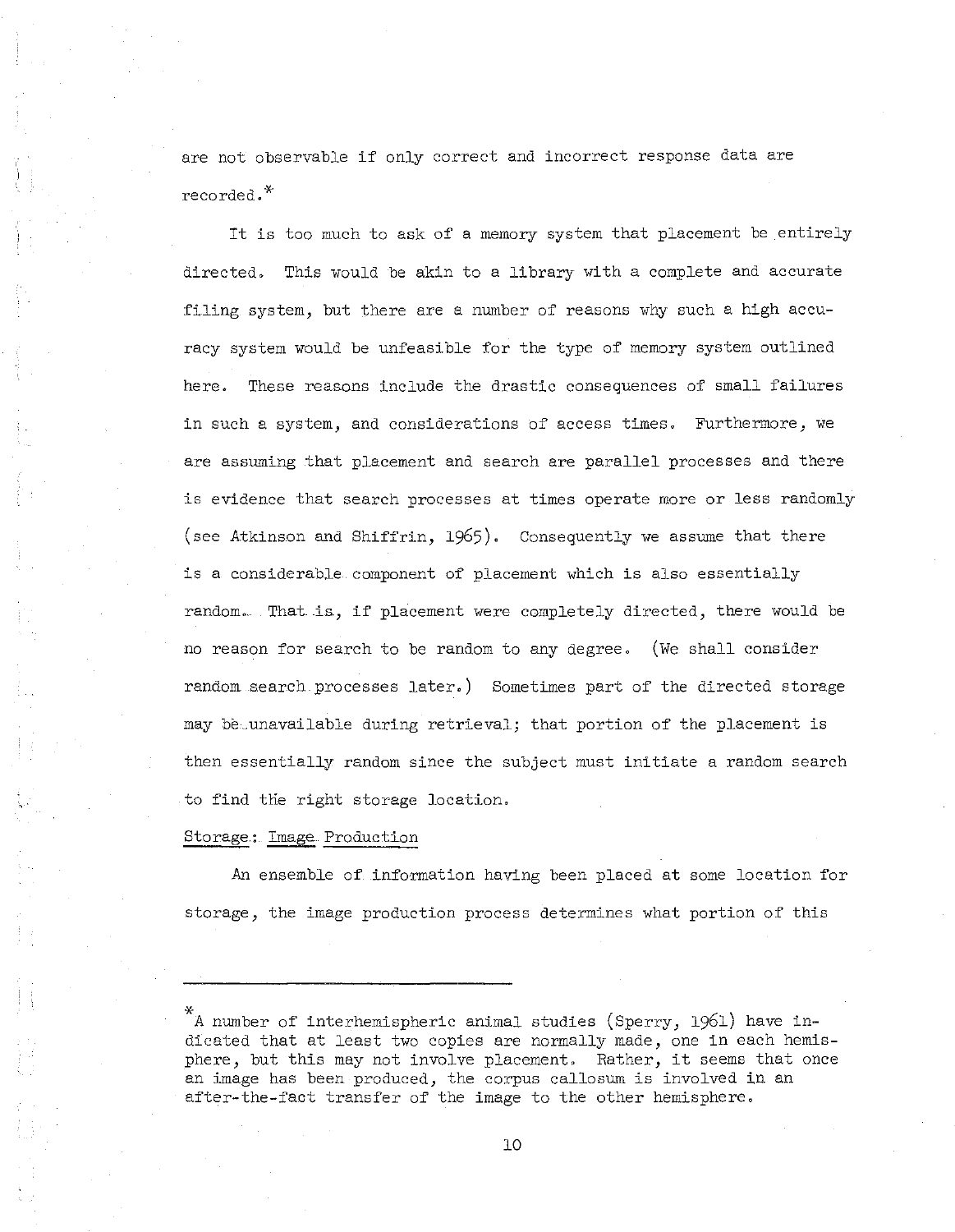information is permanently stored as an image there. We cannot say much about this process except that it occurs in some partial or probabilistic manner: at test, subjects can often recall incidental material which is. correct but irrelevant, even when the required answer cannot be recalled, Actually it is difficult to separate the effects of image production. from those of its retrieval counterpart, recovery, Recovery refers to the extraction of information from a stored image which has been located. A conceivable method for separating these processes is based on the fact that it is sometimes possible to use cueing to elicit from a stored image information not recoverable in a first attempt.

We next consider the contents of the image: the range and form of the stored information. A single image may contain a wide variety of information.including characteristics of the item presented for study (its sound, meaning, color, size, shape, position, etc.) and characteristics added by the subject (such as codes, mnemonics, mediators, images, associations, etc.). In addition, an image most probably contains links to other images (other information which was in the shortterm store at the same time); these links can be regarded as a set of directions to the locations of related images in LTS. There is some question as to whether temporal information in the form of some sort of internal clock reading may be part of the image. It is our feeling that the ability to make temporal discriminations can be explained on the basis of contextual information and counting processes, rather than on the basis of a clock reading recorded on the image.

We make the assumption that images are essentially permanent; they do not decay or disintegrate over time given an intact, physiologically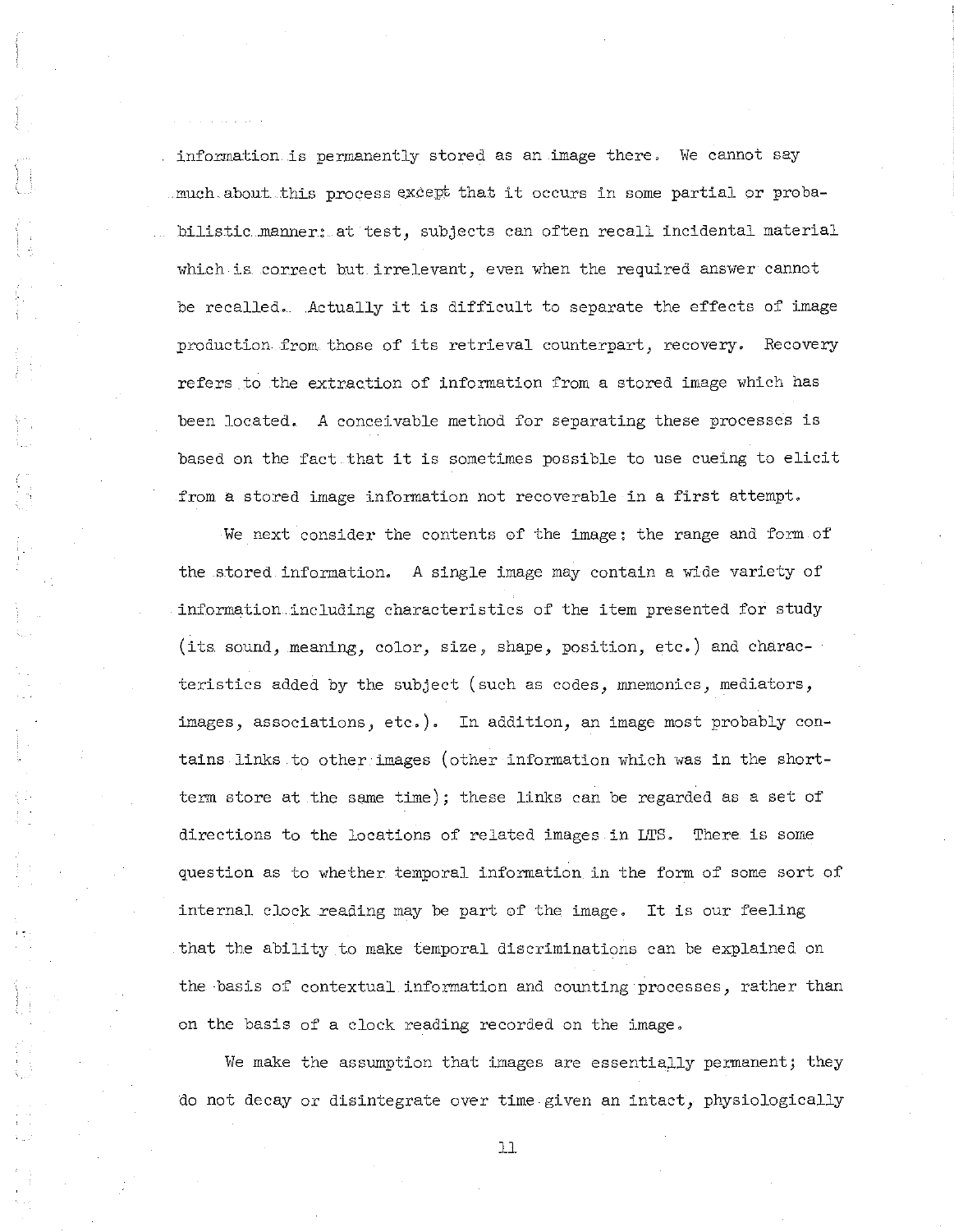normal organism. This asswnption is made for simplicity. We feel it .is .possible .to.... propose appropriate search and storage mechanisms that explain decreases in performance over time. Some ways in which this may be done.will be suggested when the outline of the system is completed. Retrieval: Search

At test the subject is given certain cues specifying the nature and form of the required response. Asswne that the information necessary to generate a response is not at that time in the short-term store. The subject will then attempt to locate the relevant image, or images, in LTS. This attempt is called the search process. The search will be monitored by the short-term store. That is, at any moment the shortterm store will contain a limited amount of information such as the search strategy being employed, part of the information recovered so far in the search, what locations in LTS have been examined already, and some of the links to other images that have been noted in the search but not yet examined. The short-term store will thus act as a "window" upon LTS, allowing the subject to deal sequentially with a manageable amount of information. In addition to the directed search monitored by STS there is a random, diffuse component engendered by the information currently in STS. Thus when, say, the stimulus member of a pairedassociate is presented for test, it will enter STS and at once <sup>a</sup> diffuse search is initiated by this member: as a result a number of images will be activated including many of the associates of this stimulus. There will be feedback such that activated images will be entered into STS, but this must be. quite selective since STS has only a limited search capacity. Thus many activated images, possibly including the desired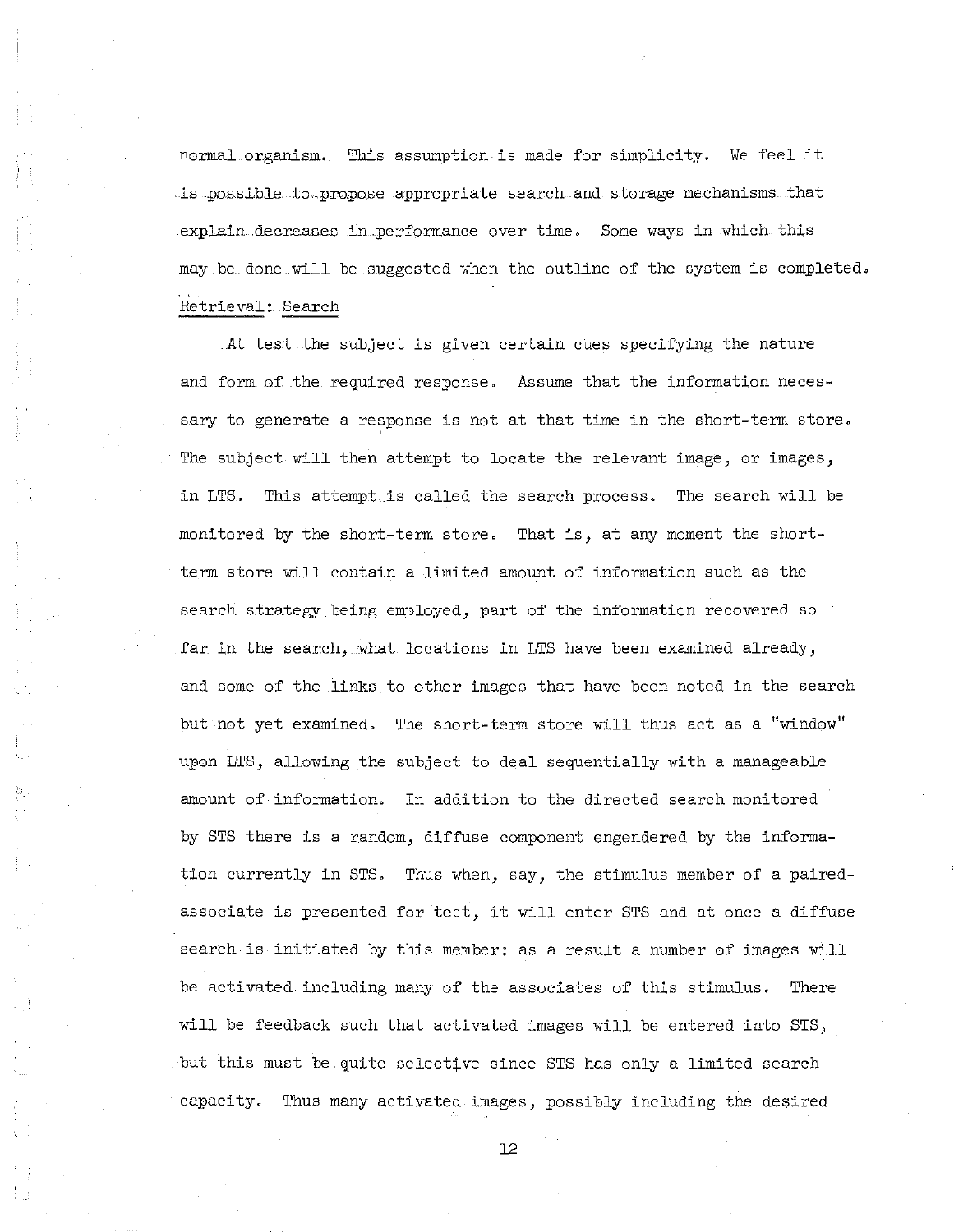image, may not gain access to STS. As the search continues and new information enters STS, the diffuse pseudo-random search component will be re-elicited by the new STS information. Hopefully, a relevant image will eventually enter STS and be recognized as such.

As the above discussion has tried to indicate, there are directed and random components to the search process. The subject has a considerable amount of control over the directed component and we now consider this in some detail. As was true in placement there are three primary determinants of directed search. Search may first be directed by cues and characteristics of the information presented for test. Thus if "kaq" is presented as <sup>a</sup> test on <sup>a</sup> previously studied paired-associate, "kaq-cen," then search might be initiated along dimensions of things sounding like kaq, of words beginning with k, of nonsensical three letter combinations, and so on. On a free-recall test, search might be directed to the "most recent list of items." Secondly, search may be directed by strategies adopted by the subject. Thus a search for natural-language-mediators may be initiated following the presentation of a stimulus member of a paired-associate for test. Or perhaps a search is initiated in the region of visual images containing this stimulus member. One search strategy often used employs ordering of the search. For example, we are likely to do better when asked to name all 50 states if we search memory in an ordered fashion, say alphabetically or geographically, rather than in a haphazard fashion. Thirdly, search may be directed by historical patterns of search behavior that the subject has developed through consistent use.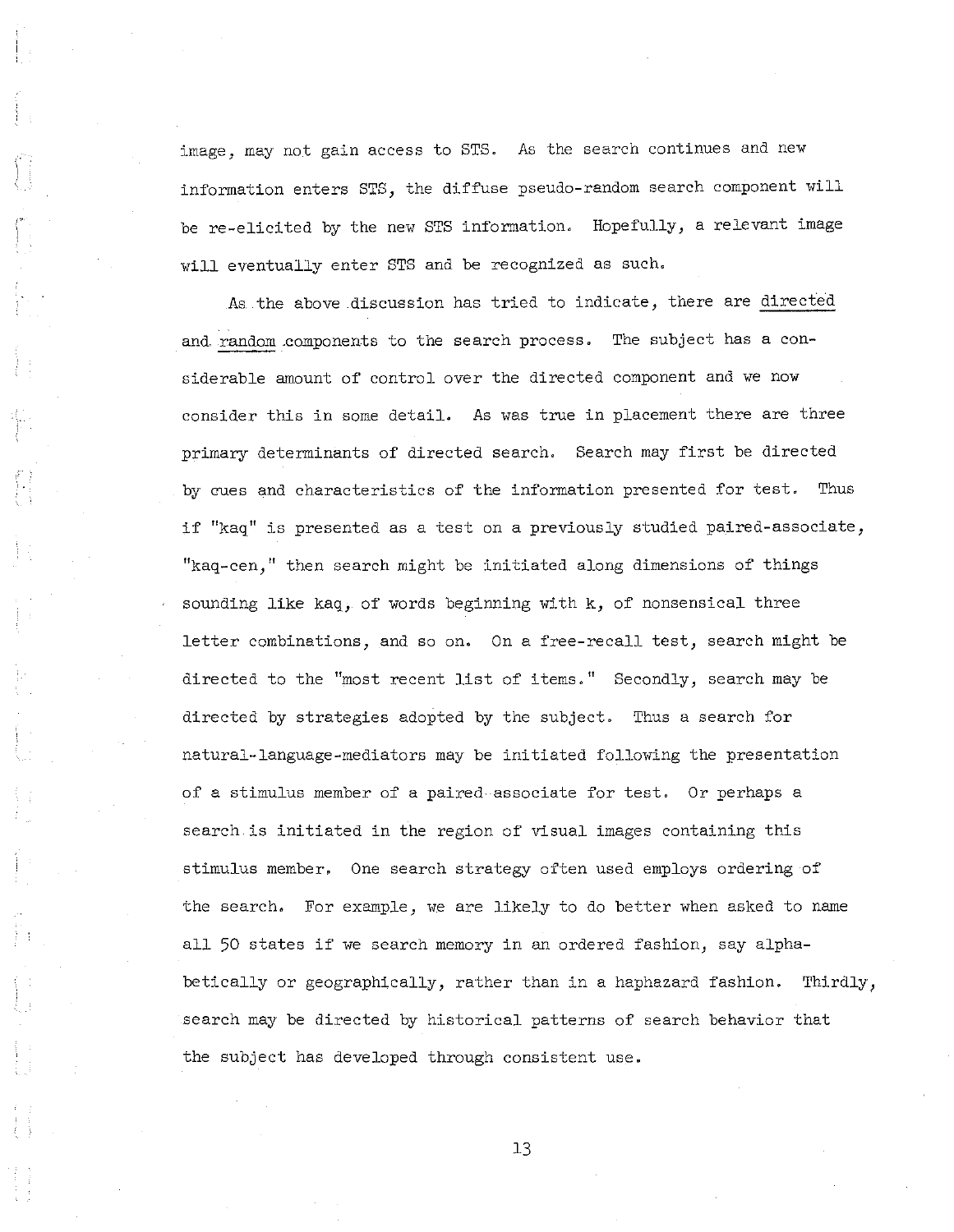In any event, to the extent that the subject can remember, he will (or should) attempt to utilize the same directed search strategy as the directed placement used during storage. If the subject stored <sup>a</sup> paired· associate via <sup>a</sup> visual image, it would clearly not be effective to search for natural language mediators at test. This provides a strong reason for a subject to utilize a single, consistent storage strategy during training, even though switching coding techniques from item to **i tern might minimize II interference <sup>11</sup> and confusion.**

In carrying out a directed search, information will be recovered from various images and placed in STS. If this information appears to be promising, perhaps in terms of its similarity to the test information, then the search may be continued in the same area and direction, either in terms of the dimensions being searched, or in terms of the links recovered from successive images. Thus the search may be visualized as a branching process with random and directed jumps. At *some* point it may be decided that a wrong location has been reached (a wrong branch examined); at this time the subject may return to an earlier location or branch if its whereabouts is still held in the short-term monitor. If not, <sup>a</sup> return may be made to the original test stimulus in order to restart the search.

A decision that is very important in the retrieval process concerns when to terminate an unsuccessful search; after all, the desired information may never have been stored in LTS. A number of termination rules may be adopted. In cases where the response period is restricted, the search may be terminated by the time limit. In other cases, an internal time limit may be set which, if exceeded, terminates the search.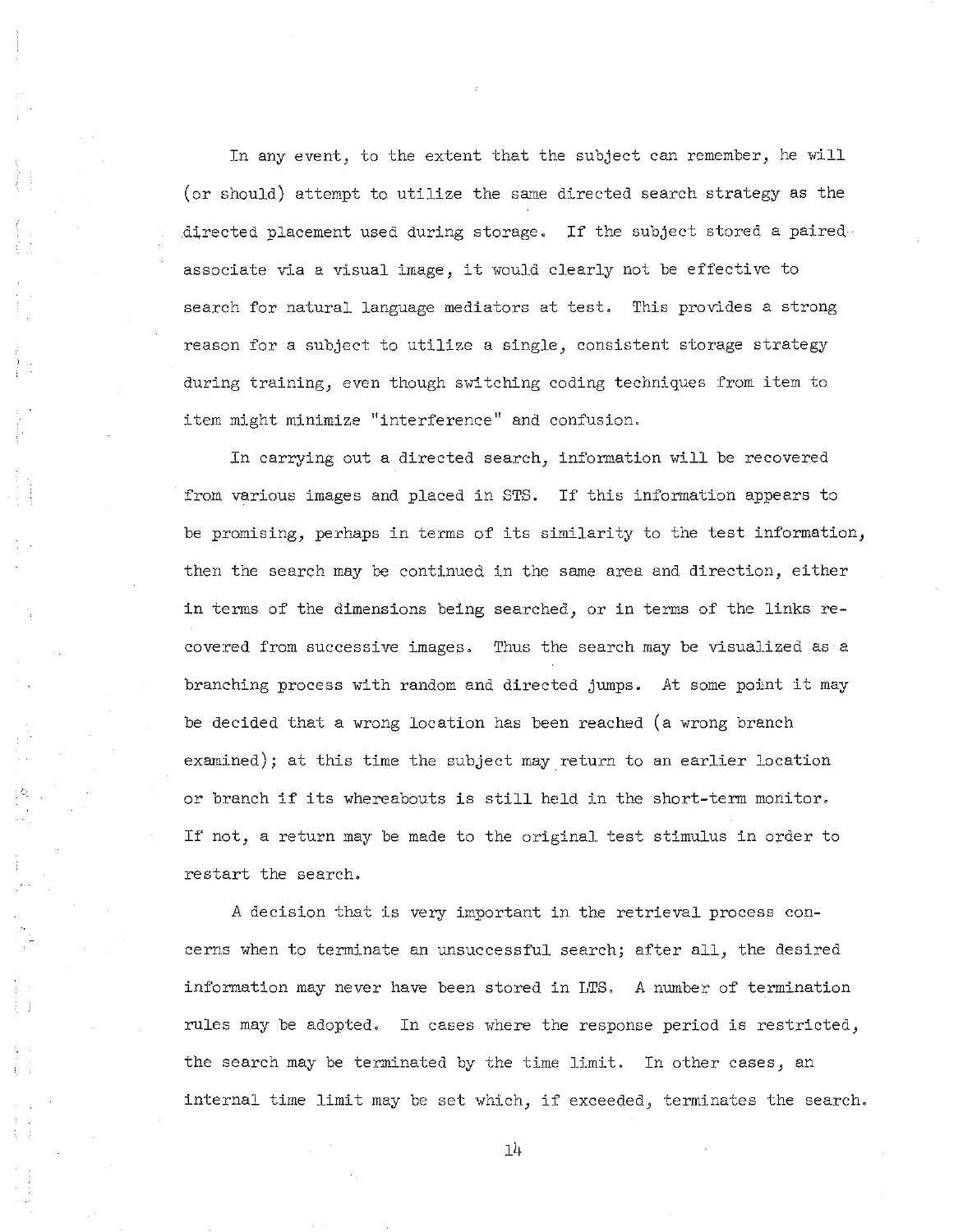It is likely that this internal time limit will be dependent upon the kind of information actually recovered; if this information seems relevant or close then the search may be extended considerably. Another criterion for termination might be successive search attempts ending at the same unproductive location in LTS. In some cases termination for this reason is used as a positive approach: most of us have sometimes experienced the feeling that "if <sup>I</sup> only stop thinking about it for <sup>a</sup> while I'll remember it." In certain tasks other termination rules will sometimes be applicable. In free recall, for example, a series of words is read to the subject who then tries to recall them in any order. During retrieval the subject may find that successive searches result in recovery of words already recalled; in this case a termination rule might be based on the number of successive recoveries of words already recovered.

Of equal importance to the termination rule for an unsuccessful search is the termination rule for <sup>a</sup> "successful" search. That is, it will often happen that partial or incomplete information is recovered such that the subject is uncertain whether a particular response is appropriate. Similarly, Some portion of the response might be recovered and a decision must be made whether to continue the search for the remainder, or to guess based on the partial information. Decisions in this case are probably based on available response time, payoffs for correct or fast responses, probability of correct guessing, and so forth. Termination criterion of this sort are closely related to the response production process which will be considered shortly.

I •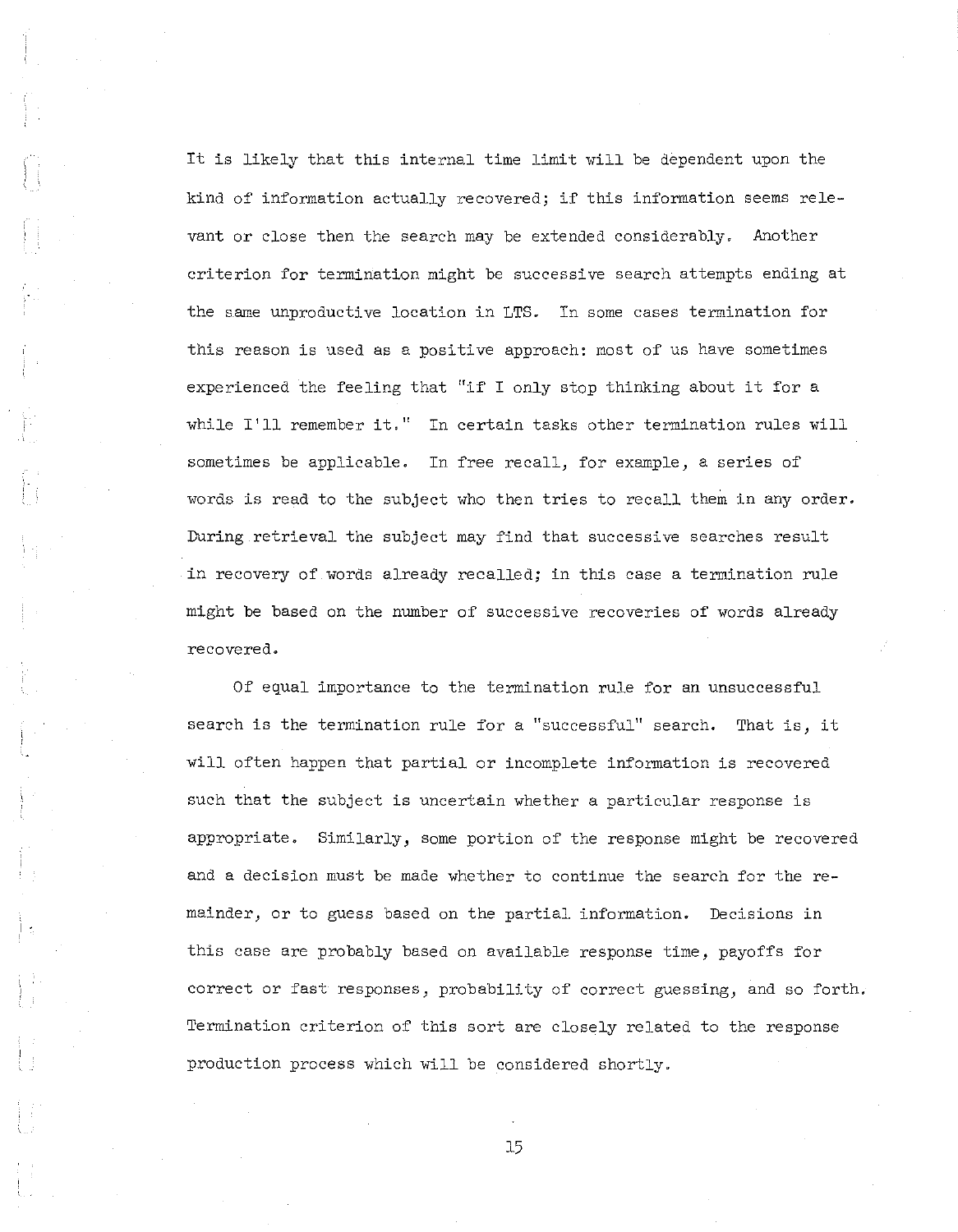# Retrieval: Recovery

Once an image has been located, it is appropriate to ask what information contained in the image will be entered into the short-term store. This process is called recovery. To an extent, recovery of part or all of the stored information will be probabilistic, depending upon such factors as the current noise level in the system. Furthermore, as noted earlier, since the short-term monitor is limited and selective not all recoverable information will be entered into STS. This problem will tend to arise in fast large-scale random searches, in which large amounts of information may be activated with relatively little of this information being relevant. Thus in any particular situation the recovery of all the information in a stored image is by no means certain. The recovery process could conceivably be isolated from the others outlined so far by utilizing various cueing conditions at test to try and make more and more of the stored information available.

## Retrieval: Response Generation

Having terminated the search and recovered information from LTS, the subject is faced with the task of translating this information into the desired response. Actually, a fair amount of experimental work has examined this aspect of retrieval and our remarks here will not be particularly novel. It should be pointed out first that when we speak of recovery of information we do not imply that this information will be verbalizable or directly available in the conscious experience of the subject. In some cases partial information may result in nothing more concrete than a feeling of familiarity on the part of the subject. Thus, in many cases this aspect of the subject's performance might be well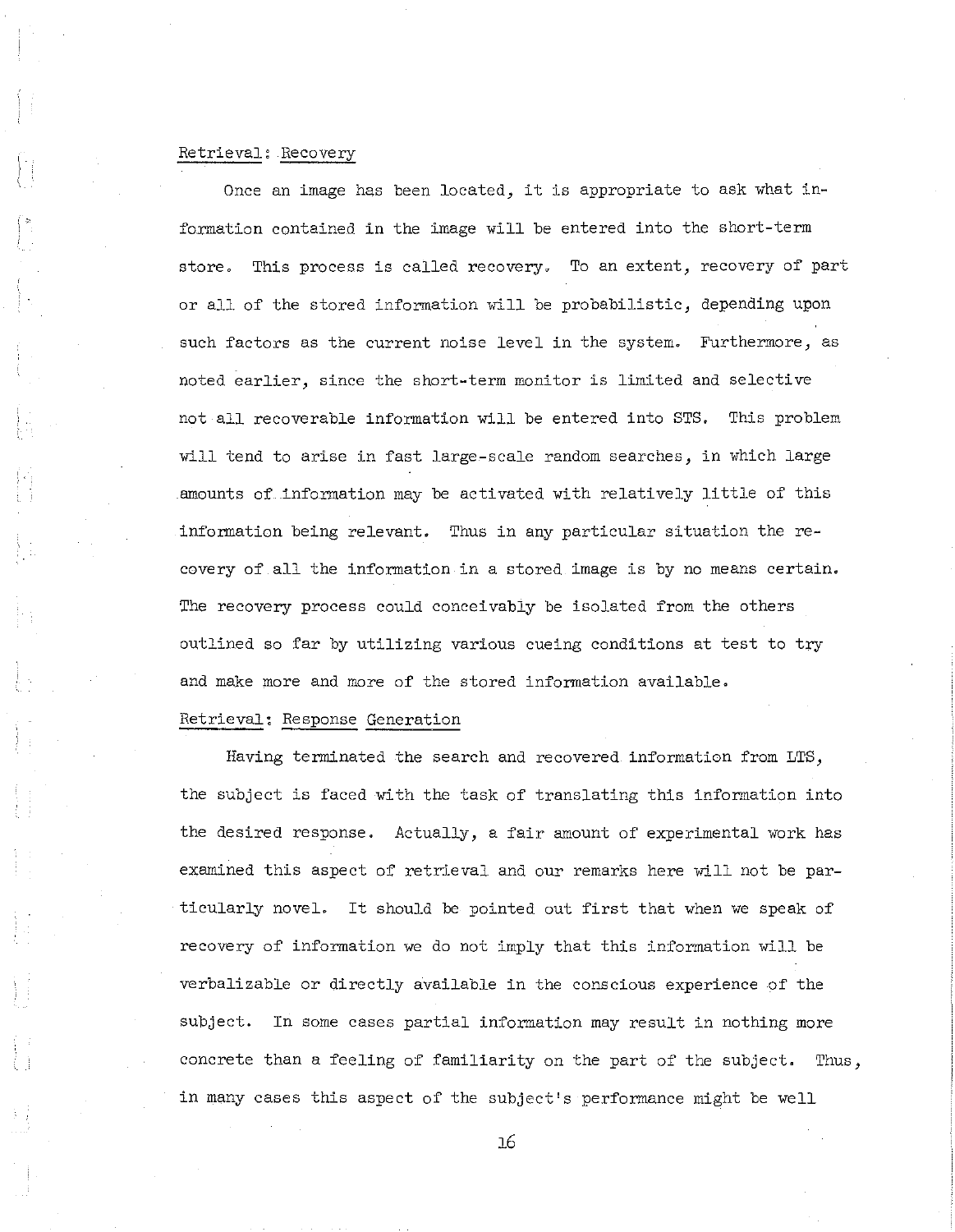represented by a decision-theoretic model in which the subject is attempting to filter information through a noisy background (e.g., see Wickelgren and Norman, 1966; Bernbach, 1967; Kintsch, 1967). A good part of the response generation process consists of what can be called the guessing strategy. In general, guessing refers to the subject's selection of a response on the basis of partial information. There are a large number of guessing strategies that can be adopted and they will not be considered in detail here. It should be realized, however, that the probability of a correct response may not always be related in an obvious way to the amount of information recovered; guessing strategies can complicate matters. For example, in a paired-associate experiment where a list of stimuli is mapped on to two responses <sup>X</sup> and Y, the subject may store only information about stimuli with response X and then always guess response Y when a stimulus is tested for which no information can be retrieved. In this case, no information will be recovered about Y pairs, but they will always be responded to correctly. This serves to emphasize again the importance of control processes in even the simplest experiments.

### DISCUSSION

We have now traced information from its presentation through storage, retrieval and output. We have not described ways in which performance will decline with time and intervening items. One way in which this can occur involves the storage of an increasing number of images, without a corresponding increase in the accuracy of the placement and search processes. In order to illustrate this point, and also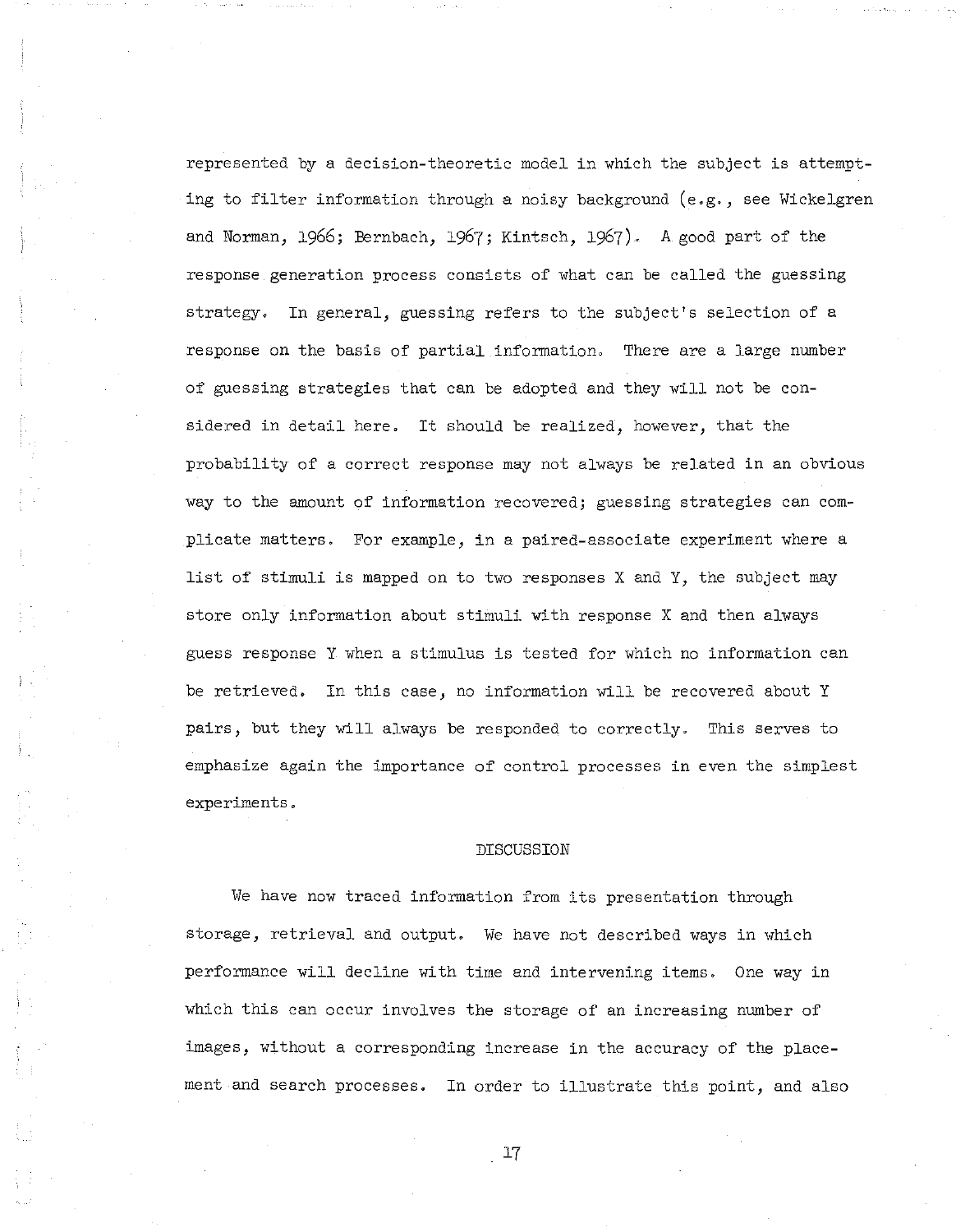indicate how the system may be applied in an actual situation, we may consider free-verbal recall. A number of lists of words are read to a subject. Following each list the subject attempts to recall as many of the words in the preceding list as possible, in any order. Two results of interest here are the facts that there are almost no intrusions from preceding lists, and that performance decreases as list length increases (Murdock, 1962). These effects are found even if short-term storage is obliterated (Postman and Phillips, 1965; Atkinson and Shiffrin, 1965), so we shall consider this experiment only from the point of view of LTS. One interpretation of the lack of intrusions would hold that the placement process directs information about successive lists to separate locations in LTS, and at test a directed search is made only of the most recent location. Let us assume that within <sup>a</sup> list, information about individual words is stored in <sup>a</sup> non-directed fashion in that list location. Call the amount of information stored for the  $i^{th}$  word,  $s_i$ . Then the amount of information stored altogether in the most recent list location will be  $\sum S_i = S$ . At test the search process is immediately directed to the most recent list location, but the search is random within that area. Assume that n random searches are made in this area during the time allotted for responding. By random search we mean that the probability of finding an image relevant to word i on a search will be  $S_i/S$ . The probability of recovering information from that image and then generating the correct word will depend of course upon the amount of information,  $S_i$ . Suppose that performance is the result of n independent random searches of this kind. What then will happen to performance as list length increases?  $S_j$  will remain the same but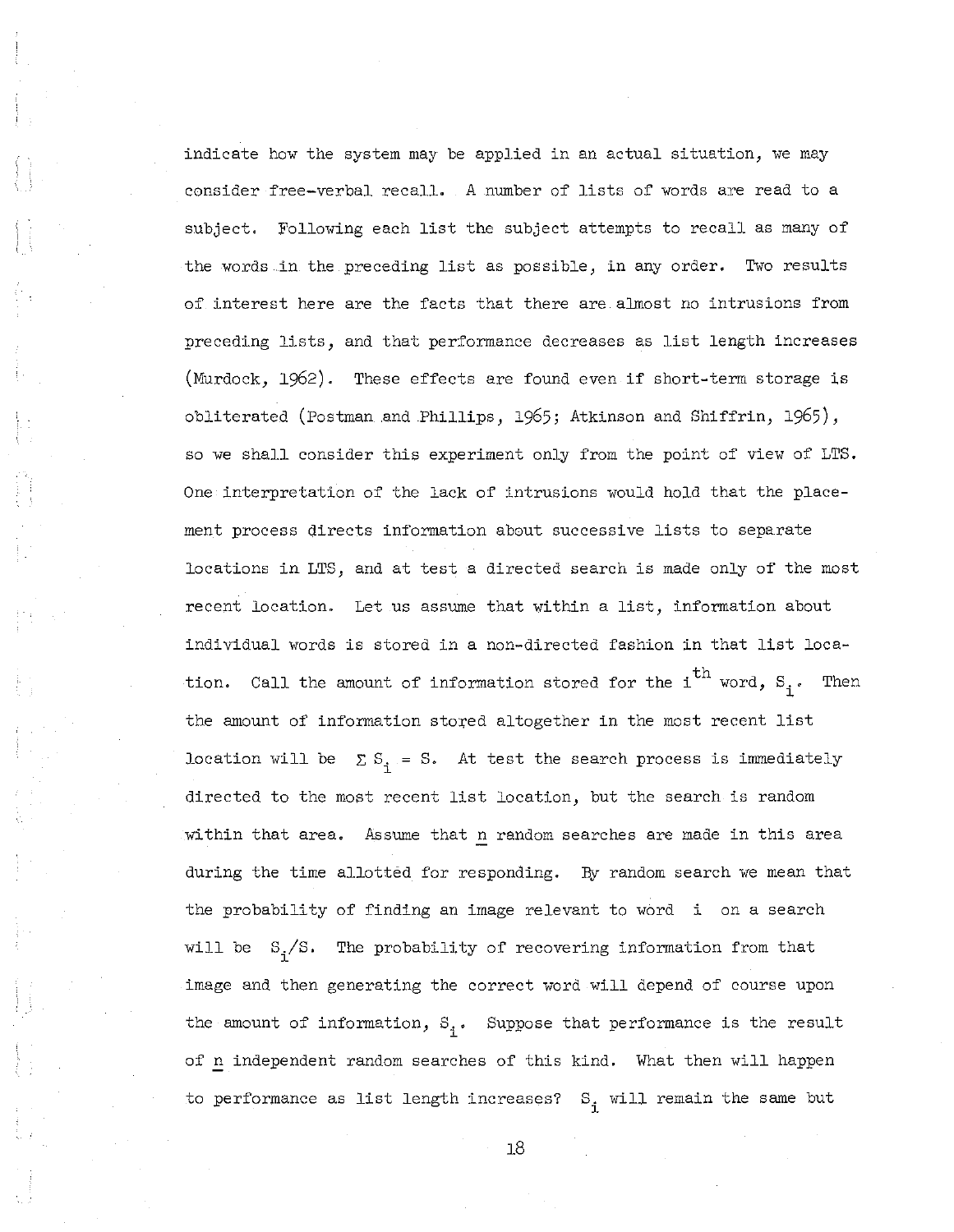$\Sigma S_i = S$  will increase. Since the probability of "hitting" any image on a search is  $\ S_{\text{i}}\!/s$ , this probability will decrease with an increase in list length. Thus decreases in performance with increasing list length can be explained with reference to problems inherent in the storage and retrieval processes, without the necessity of assuming loss of information from stored images.

This free-recall model has been applied successfully to a large amount of data (Atkinson and Shiffrin, 1967). The model is particularly interesting because it utilizes all three retrieval processes outlined in this paper. The directed search refers to location of the most recent list. <sup>A</sup> random search is then made within that list location. Images identified in the search mayor may not have information recovered from them. The amount of information recovered then determines the probability of correct response generation.

The free-recall model is one possible application of the system described in this paper. Despite its relative success, the assumption that placement is random within <sup>a</sup> list location is probably only roughly correct at best. Certainly most subjects tie together some of the words within <sup>a</sup> list (Mandler, 1967; Tulving, 1962). Furthermore, the search itself may not be nearly as random as was assumed. A situation in which these possibilities are accentuated is that of categorized free recall (Cohen, 1963). In this type of experiment a number of the words within <sup>a</sup> single list fall into well-known categories (e.g., months of the year, numbers from  $0 - 9$ , kinds of monkeys, etc.). In this case we would probably expect both placement and search to be directed down to the level of the category, rather than the level of the list. <sup>A</sup> model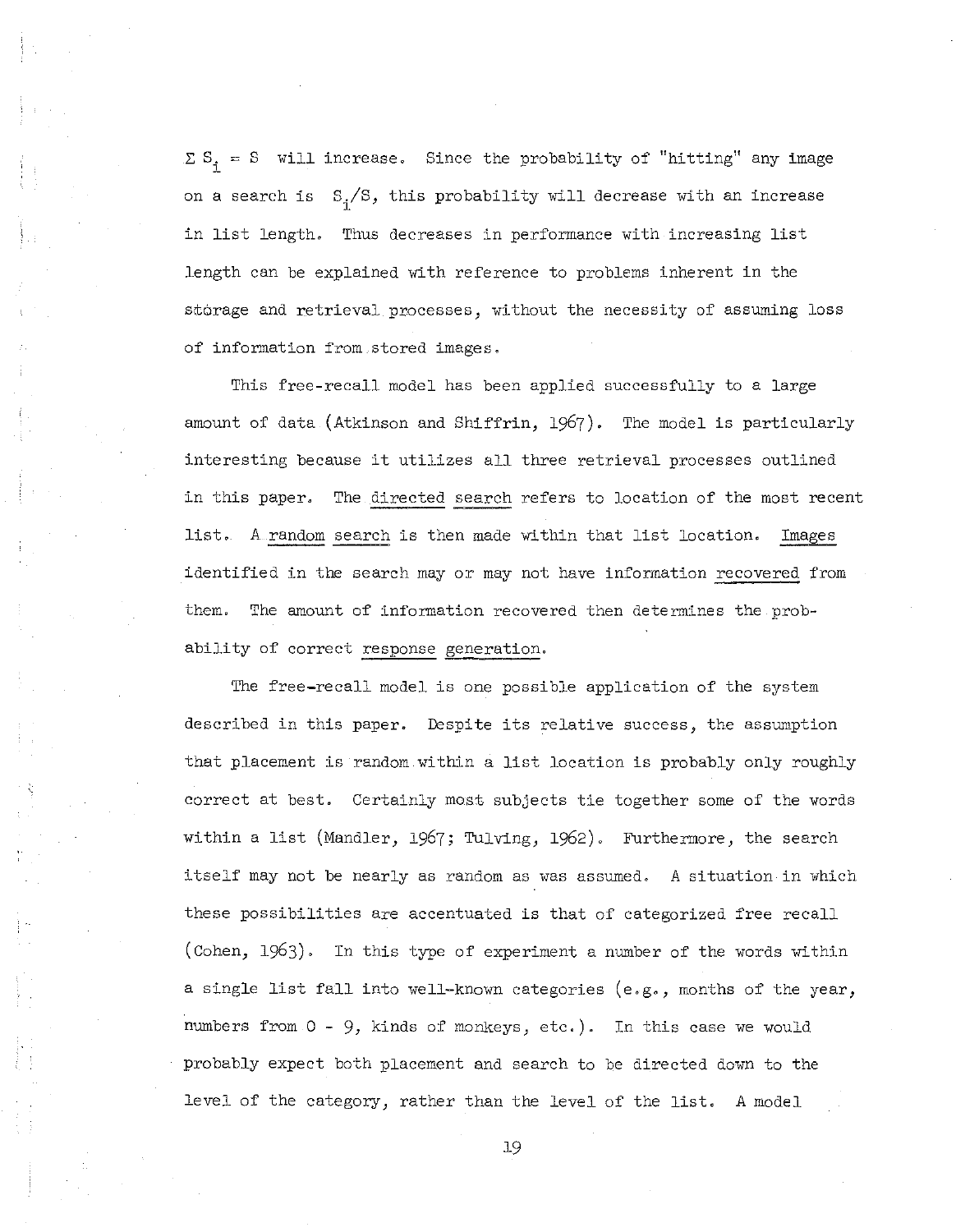which seems to work well for this type of task assumes that the initial search is random within <sup>a</sup> list location, but once one member of <sup>a</sup> category is reported a directed search is made through the other members of the category, with any presented item in the category having a constant probability c of being recovered.

Another question we might consider in our framework is the source of differences in performance between recognition and recall procedures. One primary source arises in the response generation process: the recovery of partial information in the search will lead to better performance in recognition than in recall. For example, being able to recover the first letter of a response may guarantee perfect performance on a recognition test, but virtually chance responding for recall. Another source found in paired-associate tasks is related to the search process: recall provides only one member of the pair, and location of the stored image must be based on cues provided by this single member. In recognition, however, both a stimulus and a response member are presented and search for the relevant image in LTS may be based on cues provided by either or both members. Finally, another source of difference between performance in recall and recognition may be found in the storage process: expectation of a recognition test may allow easier storage than expectation of a recall test. That is, less detailed information would need to be stored about an item if the tests were recognition rather than recall. This might permit storage of items that would otherwise have been ejected from STS for lack of time to deal with them. One test of storage versus retrieval effects was carried out by Freund, Brelsford, and Atkinson (1967). At study a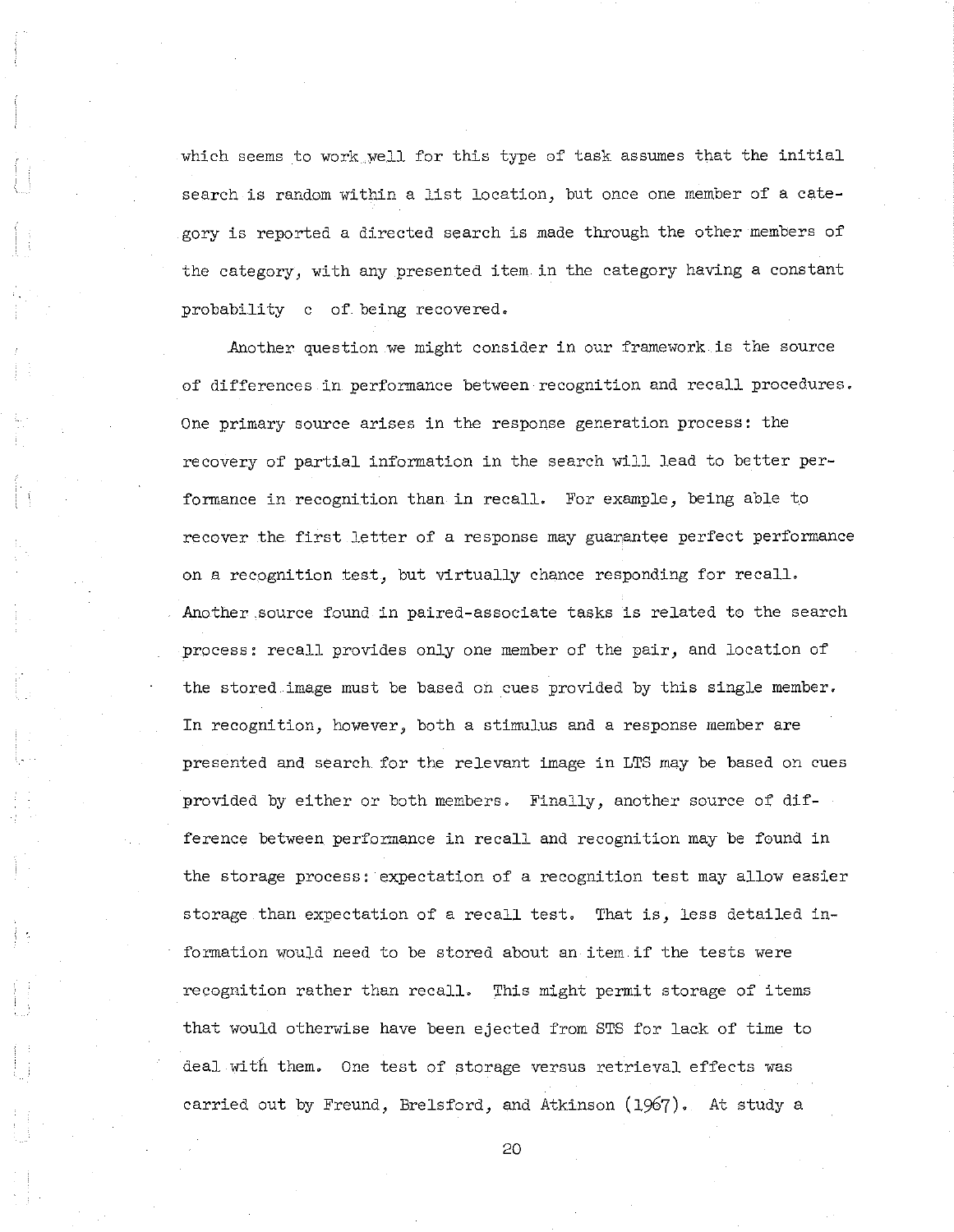paired-associate item was presented and the subject was told he was either going to be tested by recall, by recognition, or he was not told which form of test would be used. Comparison of performance for the four types of items (told recall-tested recall, told recbgnition-tested recognition, not told-tested recall, or not told-tested recognition) allows storage and retrieval effects to be separated. Using this design it was established that differences between recognition and recall depended on differences in retrieval and not on storage. However, it seems clear that the results depended upon the specific stimulus materials used; with appropriate stimulus materials storage differences might also be detected.

It is sometimes implicitly assumed by memory theorists that recognition tests (yes-no or old-new tests in the simplest cases) eliminate retrieval effects and that differences between the various recognition procedures may therefore be attributed to storage. This assumption would be most parsimonious if true, but there is insufficient evidence to justify it. From our viewpoint there is reason to assume that retrieval effects are not eliminated by using recognition tests. In some recognition tasks it is clear that search effects are present. For example, if <sup>a</sup> paired associate is presented and the subject is asked whether the correct response is being displayed with the stimulus, one procedure the subject will use is to search memory, find the correct response, and compare it with the one presented. Thus, *even* in the simplest cases it is likely that recognition involves <sup>a</sup> variety of retrieval and search processes. In this regard we can point to several factors which might favor recall *over* recognition tests. The recognition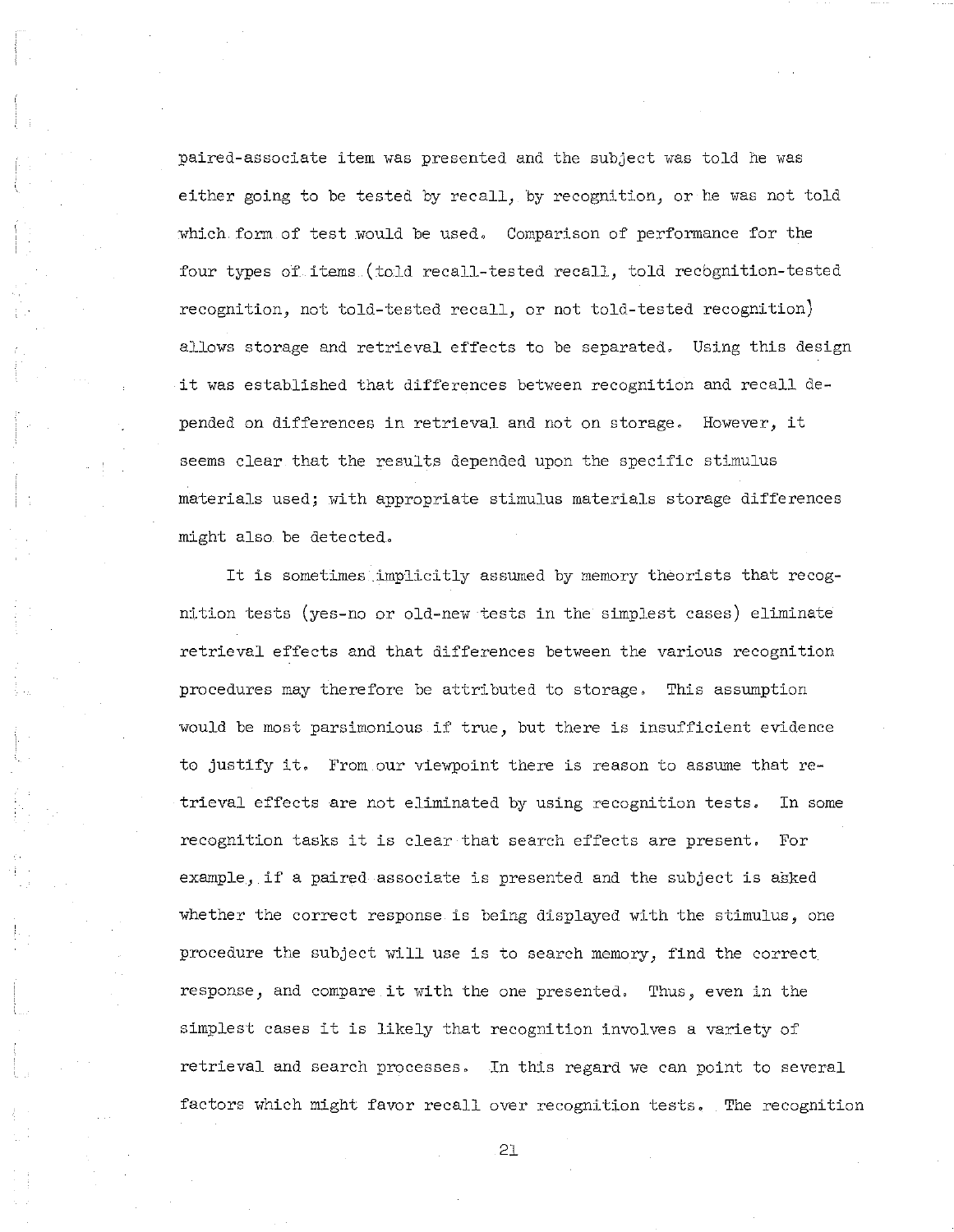condition. may cause a premature termination of the search process because the subject thinks he can correctly identify a given response, while an extended search would recover the correct one. In a recognition task where an incorrect response alternative is displayed, the incorrect alternative may initiate inappropriate search patterns that consume time and otherwise hinder performance.

The above discussions illustrate one of the benefits of introducing a highly structured, albeit speculative, long-term memory system. Such a system can be. quite productive of alternative explanations for a wide range of.memory phenomena that less structured systems may not deal with effectively. This in turn leads to experiments designed to determine which explanations are applicable in which situations. It is unfortunately beyond the scope of this paper to apply the system to the many experimental results in long-term memory. Nevertheless, we hope that it has been of some value to outline the theoretical system. Parts of the theory have been incorporated in models for a variety of experiments (Atkinson and Shiffrin, 1965, 1967) but the overall framework has not previously been elaborated.

In this paper no attempt was made to compare our system with extant theories of long-term memory. Most of the current theories have been presented at a somewhat more general level than was used here, and the present system may therefore be liberally interpreted as an extension and elaboration of certain ideas already in the literature.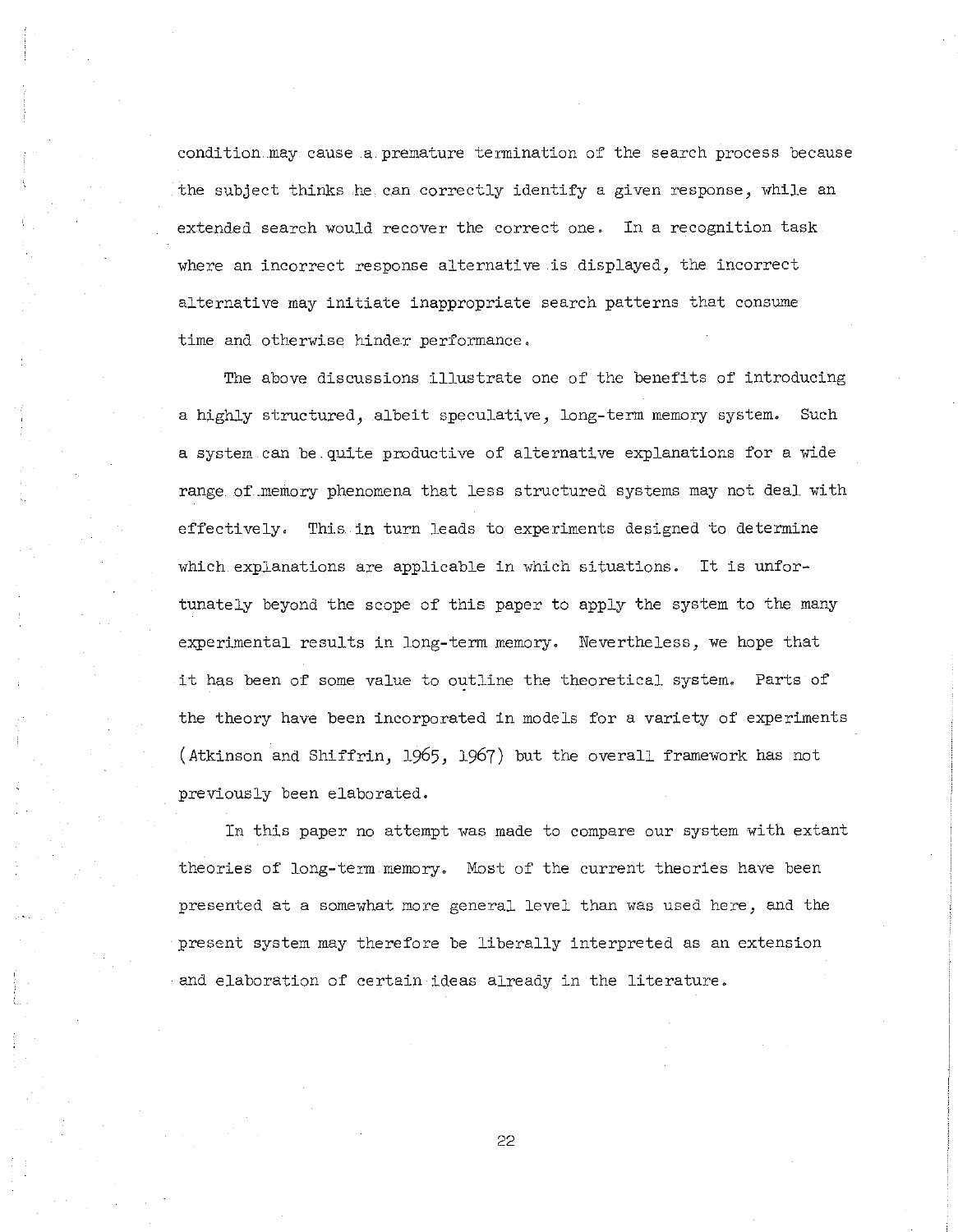#### References

- Atkinson, R. C., and Shiffrin, R. M. Mathematical models for memory and learning. Technical Report 79, Institute for Mathematical Studies in the Social Sciences, Stanford University, 1965. (To be published in D. P. Kimble (Ed.), Proceedings of the third conference on learning, remembering and forgetting. New-York: New York Academy of Science.)
- Atkinson, R. C., and Shiffrin, R. M. Human memory: *A* proposed system and its control processes. Technical Report 110, Institute for Mathematical Studies in the Social Sciences, Stanford University, 1967. (To be published in K. W. Spence and J. T. Spence (Eds.), The psychology of learning and motivation: Advances in research and theory, Vol. 2. New York: Academic Press.)
- Bernbach, H. *A.* Decision processes in memory. Psychological Review, 1967, 74, 462-480.

i'- I

- Bower, G. H. Applications of a model to paired-associate learning. Psychometrika, 1961, 26, 255-280.
- Cohen, B. H. Recall of categorized word lists. Journal of Experimental Psychology, 1963, 66, 227~234.
- Freund, R., Brelsford, J. W., Jr., and Atkinson, R. C. Recognition versus recall: Storage or retrieval differences? Paper presented at the Psychonomic Society Annual Meeting, Chicago, October, 1967. ~--------+-(M±meoglaplred**copies available.)**
- Harley, W. F., Jr. The effect of monetary incentive in paired-associate learning using an absolute method. Psychonomic Science, 1965, 3 141-142.
- Hebb, D. O. Distinctive features of learning in the higher animal. In J., F. Delafresnaye (Ed.), Brain mechanisms and learning. London and New York: Oxford University Press, 1961. Pp. 37-46.
- Hubel, D. H., and Wiesel, T. N. Receptive fields, binocular interaction and functional architecture in the cat's visual cortex. Journal of Physiology, 1962, 160, 106-154.
- Kintsch, W. Memory and decision aspects of recognition learning. Psychological Review, 1967, 74, 496-504.
- Mandler, G. Organization and memory. In K. W. Spence and J. T. Spence (Eds.), The psychology of learning and motivation: Advances in research and theory, Vol. 1. New York: Academic Press, 1967. Pp. 328-372.